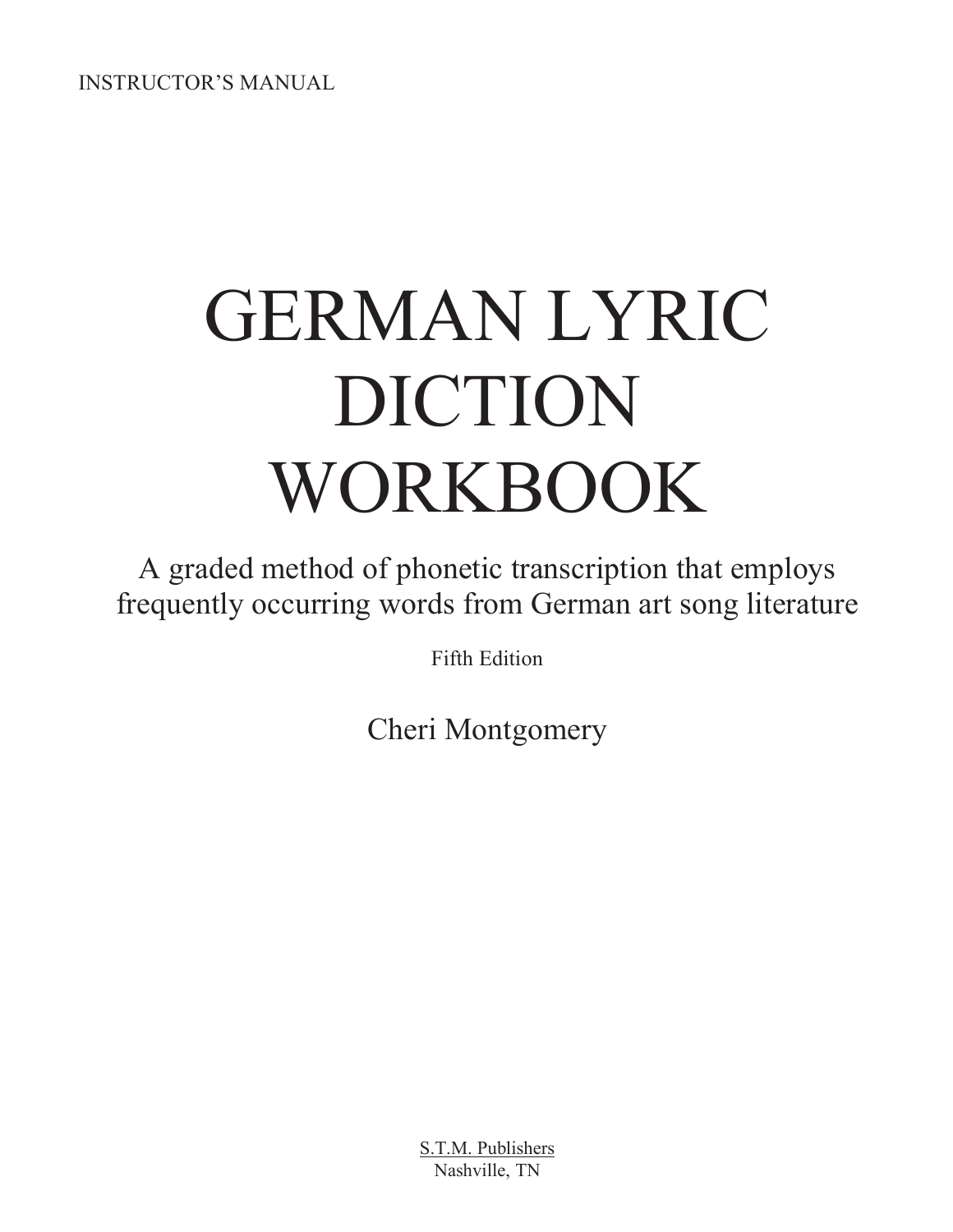To my mother, Agnes Wall Kliewer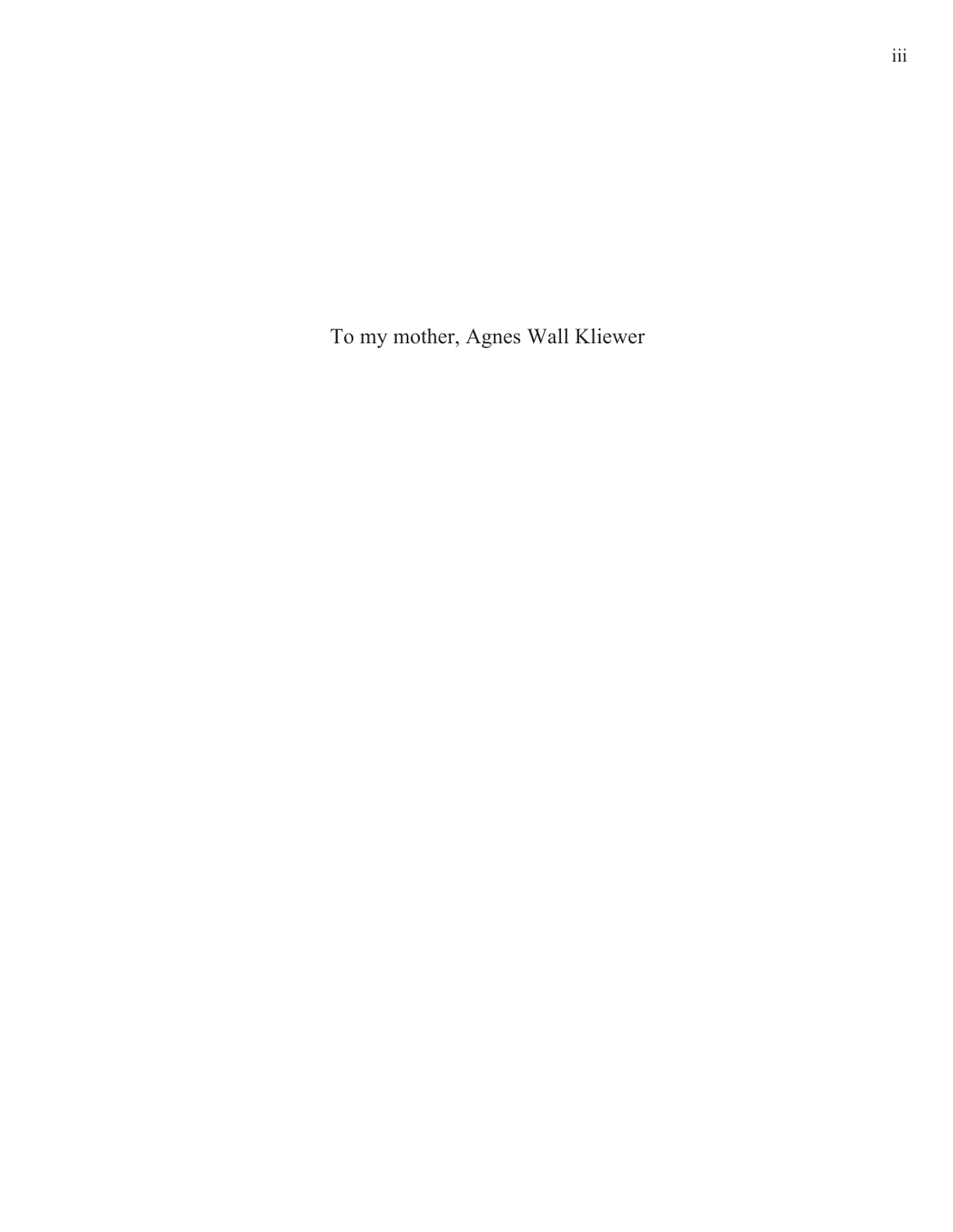#### PREFACE

The *German Lyric Diction Workbook* was created from the lyrics of more than 1,200 art songs. Words from the lyrics were organized in order of frequency of occurrence. The most commonly occurring words are short in length and appear in the enunciation exercises. Other frequently occurring words are introduced in graded order and categorized according to German speech sounds as defined by the International Phonetic Alphabet. A study of articulatory phonetics is provided with consonant and vowel charts for student application and definition of terms.

Consecutive units highlight specified sets of symbols by providing enunciation instructions, transcribed enunciation exercises, rules for transcription, group assignments, individually assigned word lists, and daily quizzes. Six units are dedicated to helping students recognize the major elements of the German language. Units progress in cumulative order culminating with exercises that allow students to enunciate short phrases from German art song literature. The fifth edition contains clarified enunciation instructions, additional quizzes, and art songs with a frequent occurrence of the sounds highlighted in each unit. These enhancements allow the instructor to emphasize the sung application of transcribed texts. Each unit opens with a short phrase and listening assignment. The transcriptions of more than 400 art songs were searched to find phrases and songs with the most frequent occurrence of the highlighted sounds. Additional enhancements include: enunciation instructions for words with double consonants, transcription rules for final *r*, and clarified enunciation instructions for truncated words within the phrase. A new section with detailed instructions for the sung application of transcribed German texts is provided on page 231. A review of rules and list of exception words are also included.

This text would not be possible without the generous help of many individuals. I am grateful to be a part of the voice faculty at Vanderbilt's Blair School of Music. This gift has given me the opportunity to work with a number of fine young singers. Our diction students' input and their willingness to be the test group prior to publication is a vital part of the developmental process. Dr. William Odom's text, *German for Singers,* is my source for German lyric diction. His original scholarship gave me the ability to categorize German spellings according to phonetic symbols. Upon his recommendation, I follow Siebs *Deutsche Aussprache,* 1969 edition*.* Verlan Kliewer created the tools needed to organize words from art song lyrics into lists of frequently occurring words. I am grateful for excellent instruction from Philip Highfill, professor of accompanying and coaching at Oberlin Conservatory. Sarah Köllner, editor of the *Athenäum - Jahrbuch der Friedrich Schlegel-Gesellschaft*, has been a tremendous help to me as the German language and English translation editor for this edition. Her hours of work are much appreciated.

The *Lyric Diction Workbook Series* was created to make foreign languages accessible to singers. Familiarity is gained as numerous words are encountered. It was also designed to make grading easier for instructors. Accurate transcription and proficiency of memorized rules is assessed through student presentations of transcribed word and phrase lists. The *German Lyric Diction Workbook* introduces singers to the language through transcription and enunciation of a rich lyric vocabulary. It functions consecutively within this series of workbooks created for lyric diction.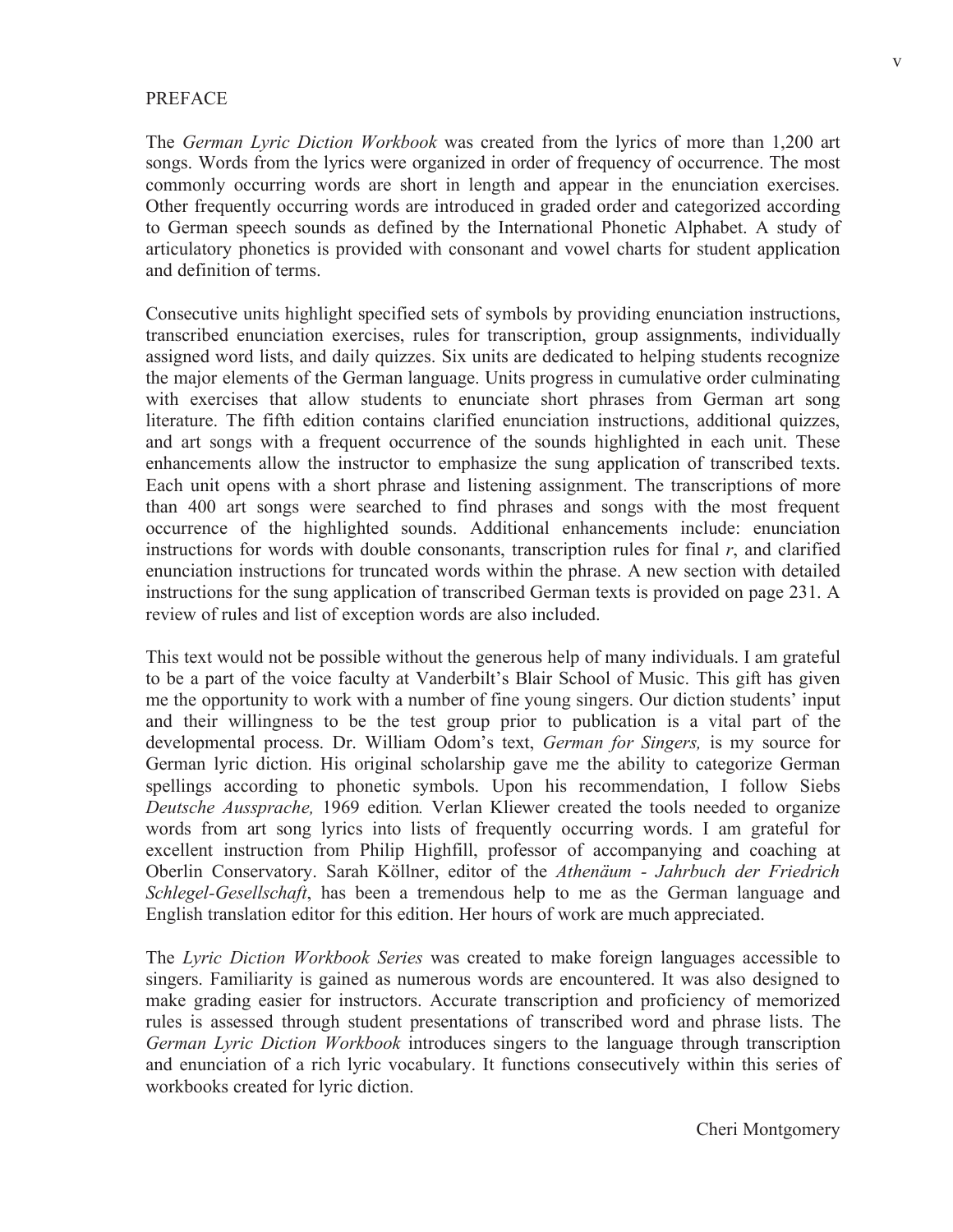### TABLE OF CONTENTS

| Unit                 | <u>Topic</u>                                                                                            | Section                                                                                                                                                                       | Page                                                   |
|----------------------|---------------------------------------------------------------------------------------------------------|-------------------------------------------------------------------------------------------------------------------------------------------------------------------------------|--------------------------------------------------------|
| 1                    | Classification of symbols                                                                               | Terms<br>Pronunciation guide<br>Consonant charts<br>Application of rules<br>Vowel charts/Application<br>Answer key                                                            | $\overline{2}$<br>$\overline{3}$<br>6<br>7<br>8<br>242 |
| <b>Monophthongs:</b> |                                                                                                         |                                                                                                                                                                               |                                                        |
| $\overline{2}$       | Voiced alveolar trill $\lceil r \rceil$ and vowel $\lceil \mathbf{F} \rceil$                            | Listening assignment<br><b>Enunciation</b> exercises<br>Rules for transcription<br>Application of rules<br>Individual exercises<br>Quiz: vowel classification<br>Answer key   | 10<br>11<br>12<br>13<br>14<br>20<br>243                |
| 3                    | Voiceless palatal fricative $\lceil \varphi \rceil$ and<br>voiceless velar fricative [x]                | Listening assignment<br><b>Enunciation</b> exercises<br>Rules for transcription<br>Application of rules<br>Individual exercises<br>Quiz: units $2-3$<br>Answer key            | 22<br>23<br>24<br>25<br>26<br>32<br>246                |
| $\overline{4}$       | Long closed front [i:], short open<br>front $[I]$ , $[h]$ , and glottal stop $[?]$                      | Listening assignment<br><b>Enunciation</b> exercises<br>Rules for transcription<br>Application of rules<br>Individual exercises<br>Quiz: consonant voicing<br>Answer key      | 34<br>35<br>36<br>37<br>38<br>44<br>248                |
| 5                    | Long closed front $[e_1]$ , short open<br>front [ $\varepsilon$ ], schwa [ $\varphi$ ], [ $v$ ] and [f] | Listening assignment<br><b>Enunciation</b> exercises<br>Rules for transcription<br>Application of rules<br>Individual exercises<br>Quiz: point of articulation<br>Answer key  | 46<br>47<br>48<br>49<br>50<br>56<br>251                |
| 6                    | Long closed back [u:], short open<br>back [v], [f], [s] and the Eszett: $\beta$                         | Listening assignment<br><b>Enunciation</b> exercises<br>Rules for transcription<br>Application of rules<br>Individual exercises<br>Quiz: manner of articulation<br>Answer key | 58<br>59<br>60<br>61<br>62<br>68<br>253                |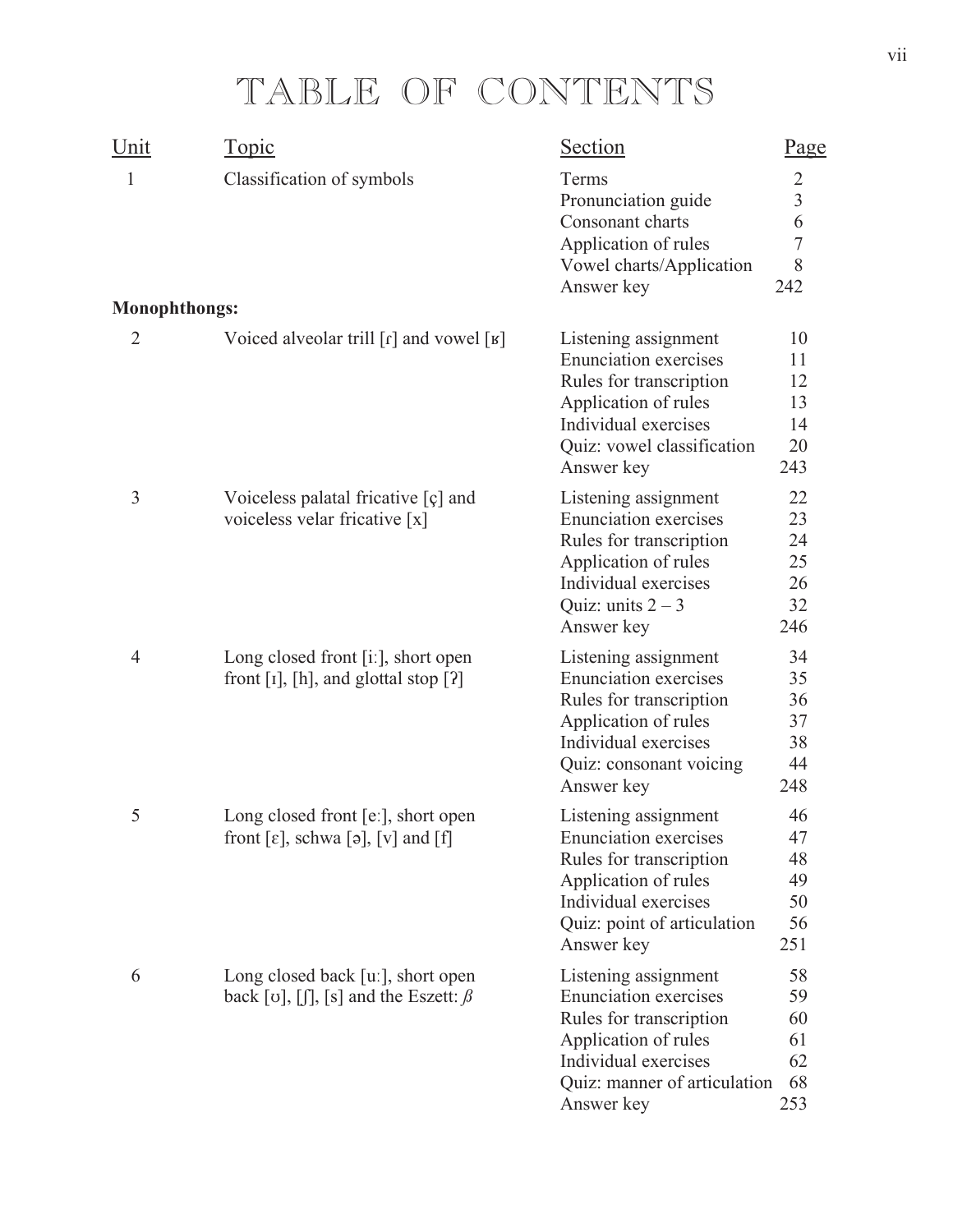| Unit        | Topic                                                                                                                                  | Section                                                                                                                                                                   | <u>Page</u>                                   |
|-------------|----------------------------------------------------------------------------------------------------------------------------------------|---------------------------------------------------------------------------------------------------------------------------------------------------------------------------|-----------------------------------------------|
| $\tau$      | Long closed back [o:], short open<br>back $\lceil 5 \rceil$ , $\lceil 2 \rceil$ and $\lceil \text{ts} \rceil$                          | Listening assignment<br><b>Enunciation</b> exercises<br>Rules for transcription<br>Application of rules<br><b>Individual Exercises</b><br>Quiz: units $4-7$<br>Answer key | 70<br>71<br>72<br>73<br>74<br>80<br>255       |
| 8           | Long closed mixed [y:], short open<br>mixed [Y], [j], final -ie and -ik and<br>consonant blends with $p$                               | Listening assignment<br><b>Enunciation</b> exercises<br>Rules for transcription<br>Application of rules<br>Individual exercises<br>Quiz: consonant clusters<br>Answer key | 82<br>83<br>84<br>85<br>86<br>92<br>258       |
| 9           | Long closed mixed $[\alpha]$ , short open<br>mixed $[\alpha]$ , $[\eta]$ and $[k]$                                                     | Listening assignment<br><b>Enunciation</b> exercises<br>Rules for transcription<br>Application of rules<br>Individual exercises<br>Singing quiz<br>Answer key             | 94<br>95<br>96<br>97<br>98<br>104<br>260      |
| 10          | Long dark $[\alpha]$ , short bright $[a]$ ,<br>long open front $[\epsilon$ : , short open<br>front $\lceil \varepsilon \rceil$ and the | Listening assignment<br><b>Enunciation</b> exercises<br>Rules for transcription<br>Application of rules<br>Individual exercises<br>Quiz: exception words<br>Answer key    | 106<br>107<br>108<br>109<br>110<br>116<br>263 |
| Diphthongs: |                                                                                                                                        |                                                                                                                                                                           |                                               |
| 11          | Diphthongs: $[ae]$ , $[ao]$ and $[\infty]$ ,<br>unvoicing of b, d, g and the sounds of c                                               | Listening assignment<br><b>Enunciation</b> exercises<br>Rules for transcription<br>Application of rules<br>Individual exercises<br>Quiz: units $8 - 11$<br>Answer key     | 118<br>119<br>120<br>121<br>122<br>128<br>265 |
|             | <b>Words Containing Multiple Elements:</b>                                                                                             |                                                                                                                                                                           |                                               |
| 12          | Identifying multiple elements                                                                                                          | <b>Enunciation</b> exercises<br>Rules for transcription<br>Application of rules<br>Individual exercises<br>Answer key                                                     | 130<br>131<br>132<br>133<br>268               |
| 13          | Open vowel prefixes and prefixes<br>with diphthongs                                                                                    | <b>Enunciation</b> exercises<br>Rules for transcription<br>Application of rules<br>Individual exercises<br>Answer key                                                     | 140<br>141<br>142<br>143<br>270               |

viii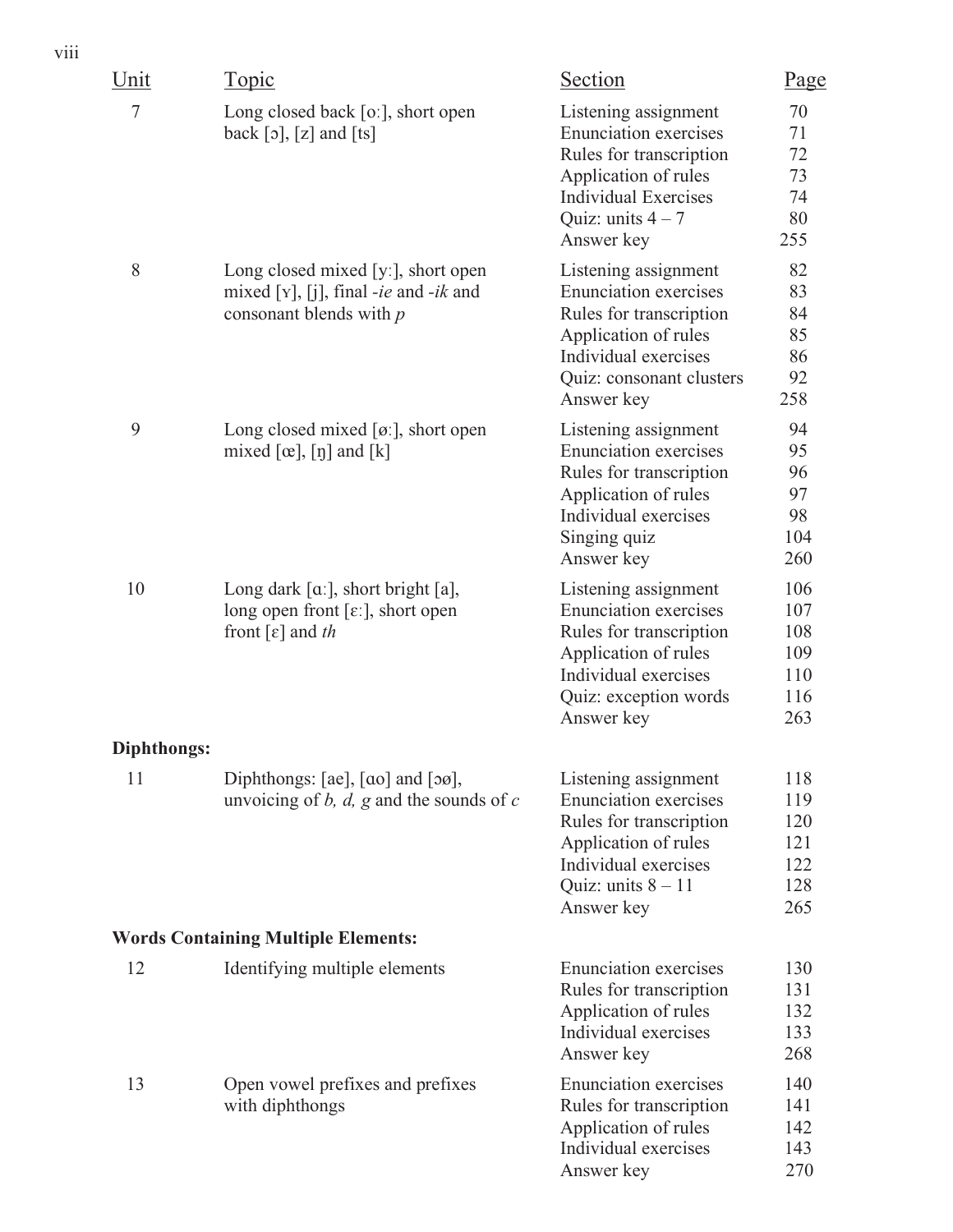| Unit            | <u>Topic</u>                                      | Section                                                                                                                                        | <u>Page</u>                            |
|-----------------|---------------------------------------------------|------------------------------------------------------------------------------------------------------------------------------------------------|----------------------------------------|
| 14              | Closed vowel prefixes                             | <b>Enunciation</b> exercises<br>Rules for transcription<br>Application of rules<br>Individual exercises<br>Answer key                          | 150<br>151<br>152<br>153<br>272        |
| 15              | <b>Suffixes</b>                                   | <b>Enunciation</b> exercises<br>Rules for transcription<br>Application of rules<br>Individual exercises<br>Quiz: units $12 - 15$<br>Answer key | 160<br>161<br>162<br>163<br>169<br>275 |
| 16              | Inflectional endings                              | <b>Enunciation</b> exercises<br>Rules for transcription<br>Application of rules<br>Individual exercises<br>Answer key                          | 172<br>173<br>174<br>175<br>277        |
| 17              | <b>Truncated</b> words                            | Listening assignment<br><b>Enunciation</b> exercises<br>Rules for transcription<br>Application of rules<br>Individual exercises<br>Answer key  | 182<br>182<br>183<br>184<br>185<br>280 |
| 18              | Compound words                                    | <b>Enunciation</b> exercises<br>Rules for transcription<br>Application of rules<br>Individual exercises<br>Quiz: units $16 - 18$<br>Answer key | 192<br>193<br>193<br>194<br>200<br>282 |
| <b>Phrases:</b> |                                                   |                                                                                                                                                |                                        |
| 19              | Transcription within the phrase                   | Rules for transcription<br>Listening assignment<br>Application of rules<br>Individual exercises<br>Answer key                                  | 202<br>203<br>204<br>205<br>285        |
| 20              | Phrases from German art song literature           | Application of rules<br>Individual exercises<br>Answer key                                                                                     | 212<br>213<br>289                      |
|                 | Comprehensive test<br>Review of enunciation rules | Answer key                                                                                                                                     | 225<br>295<br>231                      |
|                 | Review of transcription rules                     |                                                                                                                                                | 235                                    |
|                 | Closed and open vowel exception words             |                                                                                                                                                | 237                                    |
|                 | German vowel chart                                |                                                                                                                                                | 239                                    |
| Bibliography    |                                                   |                                                                                                                                                | 301                                    |
|                 |                                                   |                                                                                                                                                |                                        |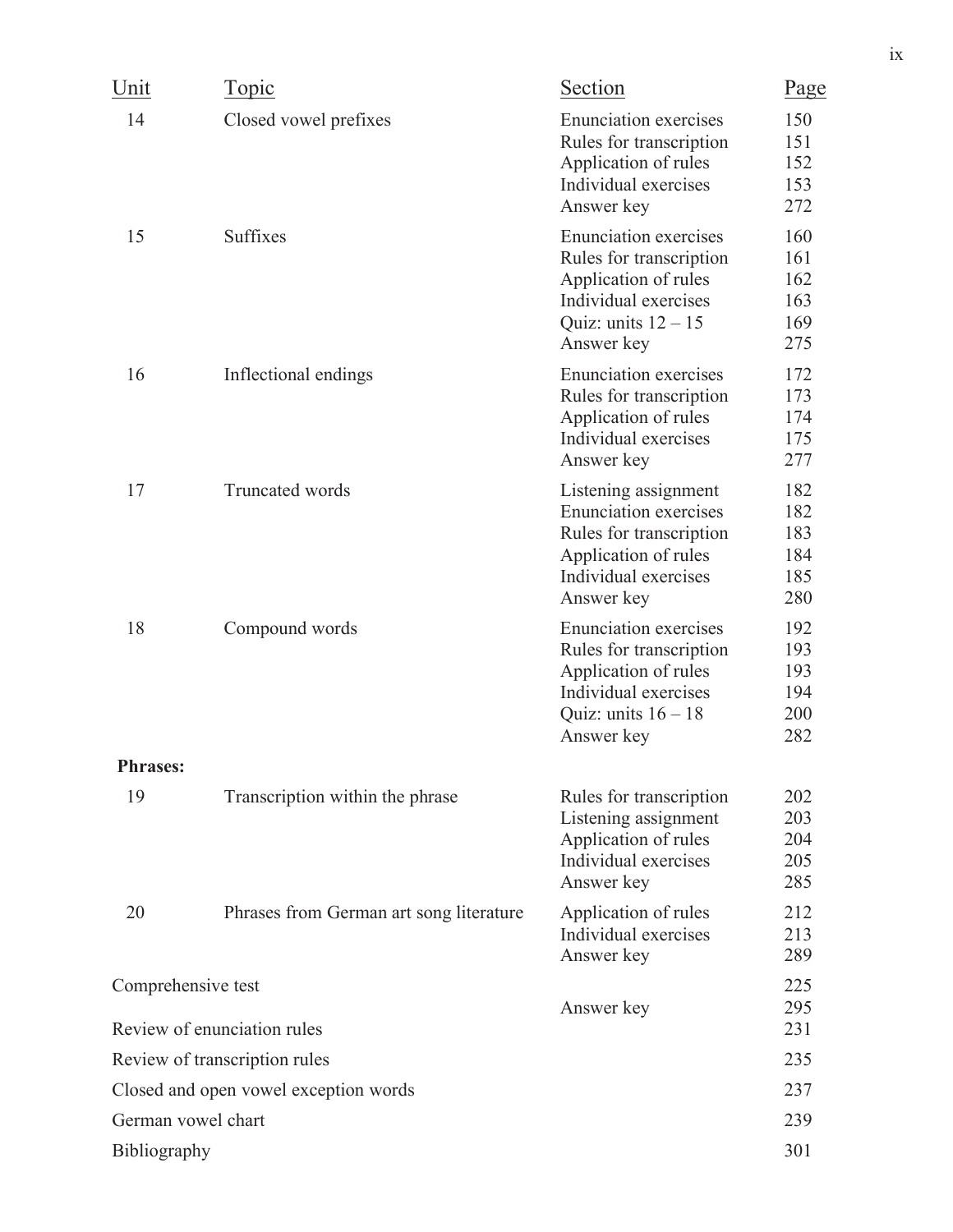Ich bräch's auch nicht beim Sonnenlicht [  $2i$ ç bre: çs aox nıçt baem 'zonnanlıçt ] *Zweites Lied der Ophelia* (Drei Lieder der Ophelia) Simrock/Strauss



### Voiceless palatal fricative [ç] and voiceless velar fricative [x]

| <b>TOPIC</b>                 | PAGE |
|------------------------------|------|
| Listening assignment         | 22   |
| <b>Enunciation exercises</b> | 23   |
| Rules for transcription      | 24   |
| Application of rules         | 25   |
| Individual exercises         | 26   |
| Quiz: units $2-3$            | 32   |
| Answer key                   | 246  |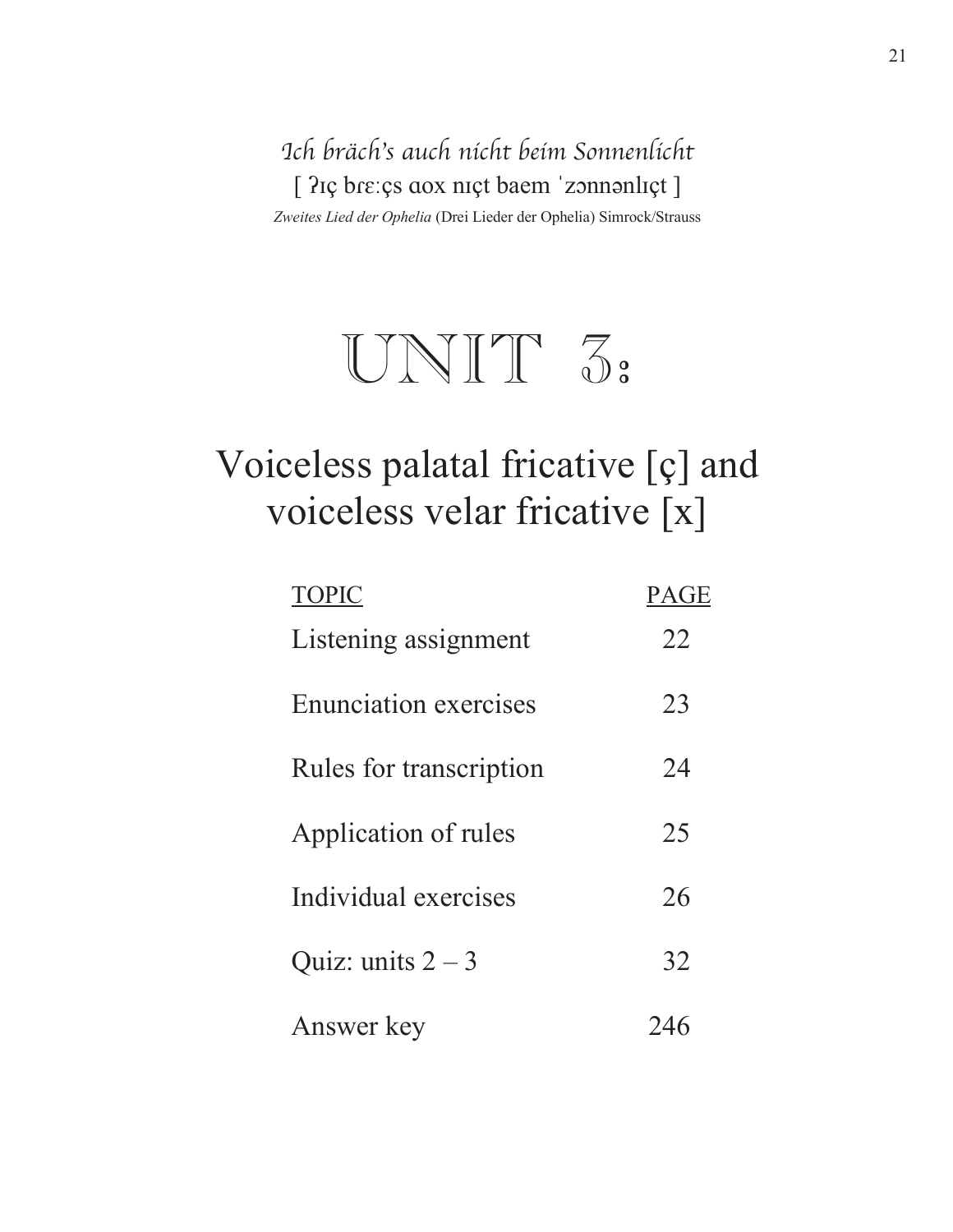#### Art songs with a frequent occurrence of the ich-Laut [ç] and ach-Laut [x]

Provide English translations diagonally above the German text. See pages 241 and 305 of *Exploring Art Song Lyrics* by Jonathan Retzlaff and Cheri Montgomery (Oxford University Press, New York 2012).

Robert Alexander Schumann (1810–1856) **Dichterliebe,** Song Cycle, op. 48 [ diçtə<sub>rli:b</sub>ə ] Heinrich Heine (1797–1856)

#### **7. Ich grolle nicht**

 Ich grolle nicht, und wenn das Herz auch bricht, [ ݦܼ**ç** ޖܳܧݐllԥ nܼ**ç**t ݜݦnt vܭnn das hݐܭts ܤݦo**x** bݐܼ**ç**t ]

 Ewig verlor'nes Lieb! Ich grolle nicht.  $\lceil$  '?eːvɪç fɛʁˈloːməs liːp ?ɪç 'grɔllə nɪçt ]

 Wie du auch strahlst in Diamantenpracht, [ vi: duː ʔaox ʃtɾɑːlst ʔɪn diɑˈmantənpɾaxt ]

 Es fällt kein Strahl in deines Herzens Nacht. [  $?$ es fellt kaen ftra:1 ?m 'daenəs 'hertsəns naxt ]

 Das weiß ich längst. [ das vaess ?**Ic** lenst ]

 Ich grolle nicht, und wenn das Herz auch bricht. [ ݦܼ**ç** ޖܳܧݐllԥ nܼ**ç**t ݜݦnt vܭnn das hݐܭts ܤݦo**x** bݐܼ**ç**t ]

 Ich sah dich ja im Traume, [  $\frac{2\pi}{\pi}$  za: dɪç ja:  $\frac{2\pi}{\pi}$  traomə ]

 Und sah die Nacht in deines Herzens Raume, [  $2$ ont za: di: naxt  $2$ m 'daenəs 'hertsəns 'raomə ]

 Und sah die Schlang', die dir am Herzen frißt, [  $2$ ont za: di:  $\int \frac{\partial u}{\partial x} \, dx$  di:  $\int \frac{\partial u}{\partial x} \, dx$  am 'hertson frisst]

 Ich sah, mein Lieb, wie sehr du elend bist. [  $\alpha$  za: maen li:p vi: ze:r du: ' $\beta$ e:lent bist ] Hugo Wolf (1860–1903) **Italienisches Liederbuch**, Song Cycle [  $\frac{2\pi}{3}$  li:dəʁbuːx ] Paul Heyse (1830–1914)

#### **25. Mein Liebster hat zu Tische mich geladen**

 Mein Liebster hat zu Tische mich geladen [ maen 'liːpstəʁ hat tsuː 'tɪʃə mɪç gə lɑːdən ]

 Und hatte doch kein Haus mich zu empfangen, [  $\gamma$ ont 'hattə dəx kaen haos mıç tsu:  $\gamma$ emp fanən ]

 Nicht Holz noch Herd zum Kochen und zum Braten, [ n**ic** holts nox hetch tsum 'koxon ?unt tsum 'bratton ]

 Der Hafen auch war längst entzwei gegangen. [ deːʁ ˈhɑːfən ʔɑox vɑːɾ lɛŋst ʔɛntˈtsvae gəˈgaŋən ]

 An einem Fäßchen Wein gebrach es auch, [  $2an$  ' $2ean$   $\frac{1}{2}$  fessç $\frac{1}{2}$  vaen  $\frac{1}{2}$  brax  $2es$   $2a$ ox ]

 Und Gläser hat er gar nicht im Gebrauch; [ ݜݦnt ޖܳlޝܭzԥݓ hat ݦeݓޝ ܳݐޝܤ nܼ**ç**t ݦܼm ܳԥޖbܤݐo**x** ]

 Der Tisch war schmal, das Tafeltuch nicht besser, [ deːʁ tɪf vɑːr fmɑːl das 'tɑːfəltuː**x** nɪçt 'bɛssəʁ]

 Das Brot steinhart und völlig stumpf das Messer. [ das broːt ˈftaenhart ʔʊnt ˈfœllɪç ʃtʊmpf das ˈmɛssəʁ]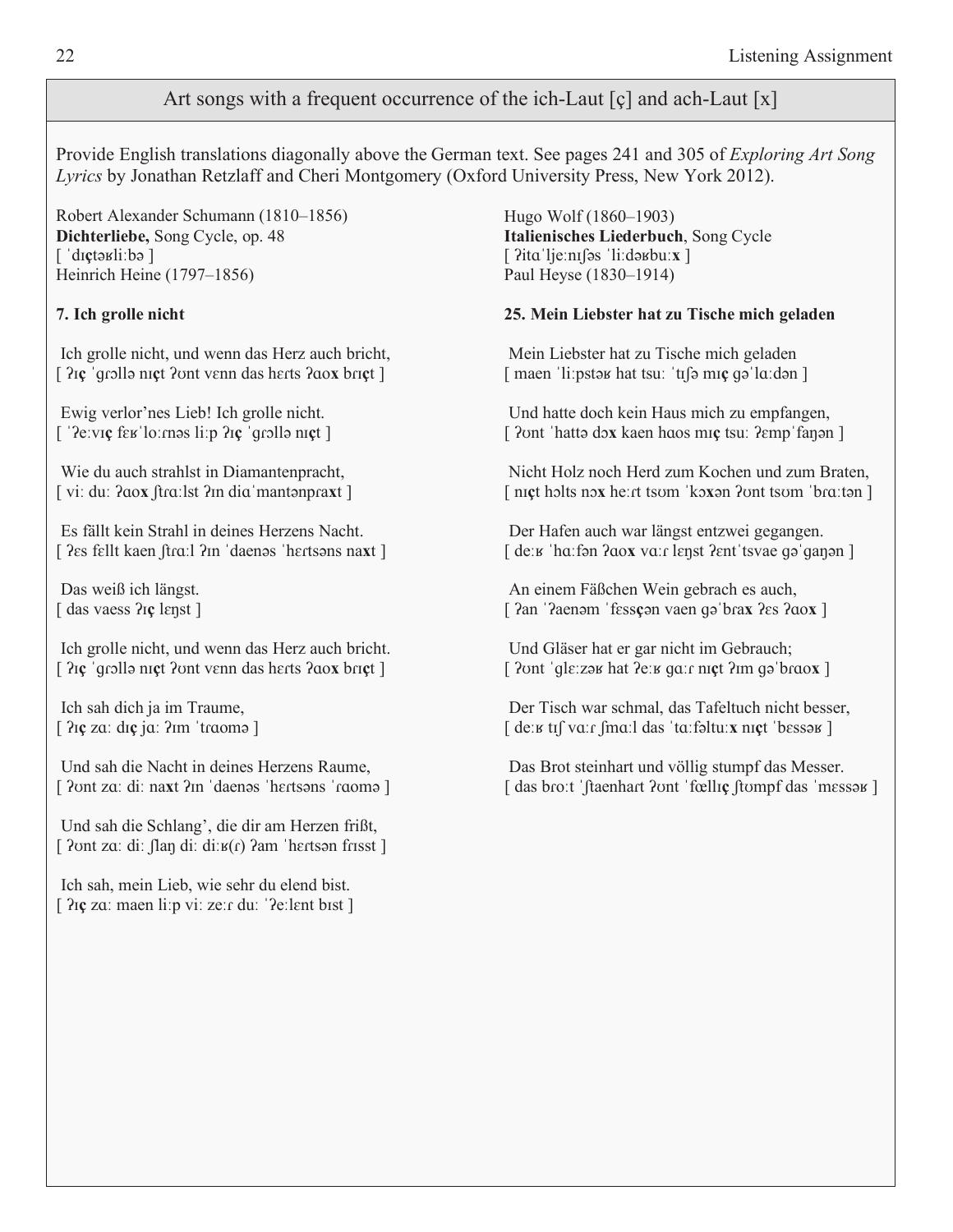### UNIT 3: Voiceless palatal fricative [ç] & voiceless velar fricative [x]

#### Voiceless palatal fricative [ç]

**Articulation:** The tongue tip lightly touches the lower front teeth while the front of the tongue arches toward the palate. The articulatory position is equivalent to the tongue arch of a [j] qlide (*year* or *Jahr*). Allow space between the articulators and direct a voiceless stream of air through the narrowed passageway. The sound of an ich-Laut is similar to the *h* of *hue* or *humor.* 

**Warning:** Do not allow the articulators to contact. Do not replace the ich-Laut with a prepalatal fricative  $\iiint$  (as in *she*) except when this pronunciation is needed to project the consonant sound. Maintain a clean aspiration of the ich-Laut without any interfering liquid sounds.

#### Voiceless velar fricative [x]

**Articulation:** The tongue tip touches the lower front teeth while the back of the tongue arches toward the soft palate. Allow space between the articulators and direct a voiceless stream of air through the narrowed passageway.

Warning: Do not allow the articulators to contact. This would form a voiceless velar stop [k]. Maintain a clean aspiration of the ach-Laut without any interfering liquid sounds.

Enunciate the following frequently occurring words that contain [ç] and [x]:

|     | [g]                                                                                                                                                                                                                                                                                                                 |           | $\lceil x \rceil$                         |               | [g]                                             |              |
|-----|---------------------------------------------------------------------------------------------------------------------------------------------------------------------------------------------------------------------------------------------------------------------------------------------------------------------|-----------|-------------------------------------------|---------------|-------------------------------------------------|--------------|
| 1.  | ich<br>$[2I\varsigma]$                                                                                                                                                                                                                                                                                              | (I)       | <b>Nacht</b><br>[naxt]                    | (night)       | König<br>[' $k\varnothing$ :nɪç]                | (king)       |
| 2.  | gleich<br>[glaeç]                                                                                                                                                                                                                                                                                                   | (same)    | hoch<br>[ho:x]                            | (high)        | <b>Gesicht</b><br>[99'z;t]                      | (face)       |
| 3.  | mich<br>[mq]                                                                                                                                                                                                                                                                                                        | (me)      | Sehnsucht<br>$\lceil$ 'ze:nzoxt]          | (longing)     | ewig<br>[' $?$ e:vɪç]                           | (eternal)    |
| 4.  | euch<br>[200c]                                                                                                                                                                                                                                                                                                      | (you)     | auch<br>[2aox]                            | (also)        | lächeln<br>$\lceil$ 'l $\epsilon$ çəln $\rceil$ | (to smile)   |
| 5.  | nicht<br>[n <sub>I</sub> ct]                                                                                                                                                                                                                                                                                        | (not)     | sprach<br>$[$ fpra: $x]$                  | (spoke)       | ruhig<br>$\lceil$ 'ru: $\iota$ c]               | (calmly)     |
| 6.  | durch<br>$[do$ c $]$                                                                                                                                                                                                                                                                                                | (through) | noch<br>[nox]                             | (still)       | freundlich<br>['froontlic]                      | (friendly)   |
| 7.  | sich<br>$[{\rm ZIC}]$                                                                                                                                                                                                                                                                                               | (itself)  | macht<br>[max <sub>t</sub> ]              | (makes)       | <b>Bächlein</b><br>['bɛçlaen]                   | (brooklet)   |
| 8.  | leicht<br>[laeçt]                                                                                                                                                                                                                                                                                                   | (easy)    | doch<br>$\lceil d \circ x \rceil$         | (however)     | fröhlich<br>$\lceil$ 'frø:lɪç]                  | (merrily)    |
| 9.  | schlecht<br>$[$ $[$ $]$ $[$ $]$ $[$ $]$ $[$ $]$ $[$ $]$ $[$ $]$ $[$ $]$ $[$ $]$ $[$ $]$ $[$ $]$ $[$ $]$ $[$ $]$ $[$ $]$ $[$ $]$ $[$ $]$ $[$ $]$ $[$ $]$ $[$ $]$ $[$ $]$ $[$ $]$ $[$ $]$ $[$ $]$ $[$ $]$ $[$ $]$ $[$ $]$ $[$ $]$ $[$ $]$ $[$ $]$ $[$ $]$ $[$ $]$ $[$ $]$ $[$ $]$ $[$ $]$ $[$ $]$ $[$ $]$ $[$ $]$ $[$ | (bad)     | Nachtigall<br>['naxtigall]                | (nightingale) | Liebchen<br>[ 'li:pçən]                         | (sweetheart) |
| 10. | dich<br>[dq]                                                                                                                                                                                                                                                                                                        | (you)     | lacht<br>$\lceil$ laxt]                   | (laughs)      | selig<br>$\lceil$ 'ze:lɪç]                      | (blessed)    |
| 11. | reich<br>[raeg]                                                                                                                                                                                                                                                                                                     | (rich)    | ach<br>[2ax]                              | (oh)          | endlich<br>['2entliq]                           | (at last)    |
| 12. | bricht<br>[br;]                                                                                                                                                                                                                                                                                                     | (breaks)  | nach<br>$\lceil \text{na} \cdot x \rceil$ | (after)       | traurig<br>['traoriç]                           | (sadly)      |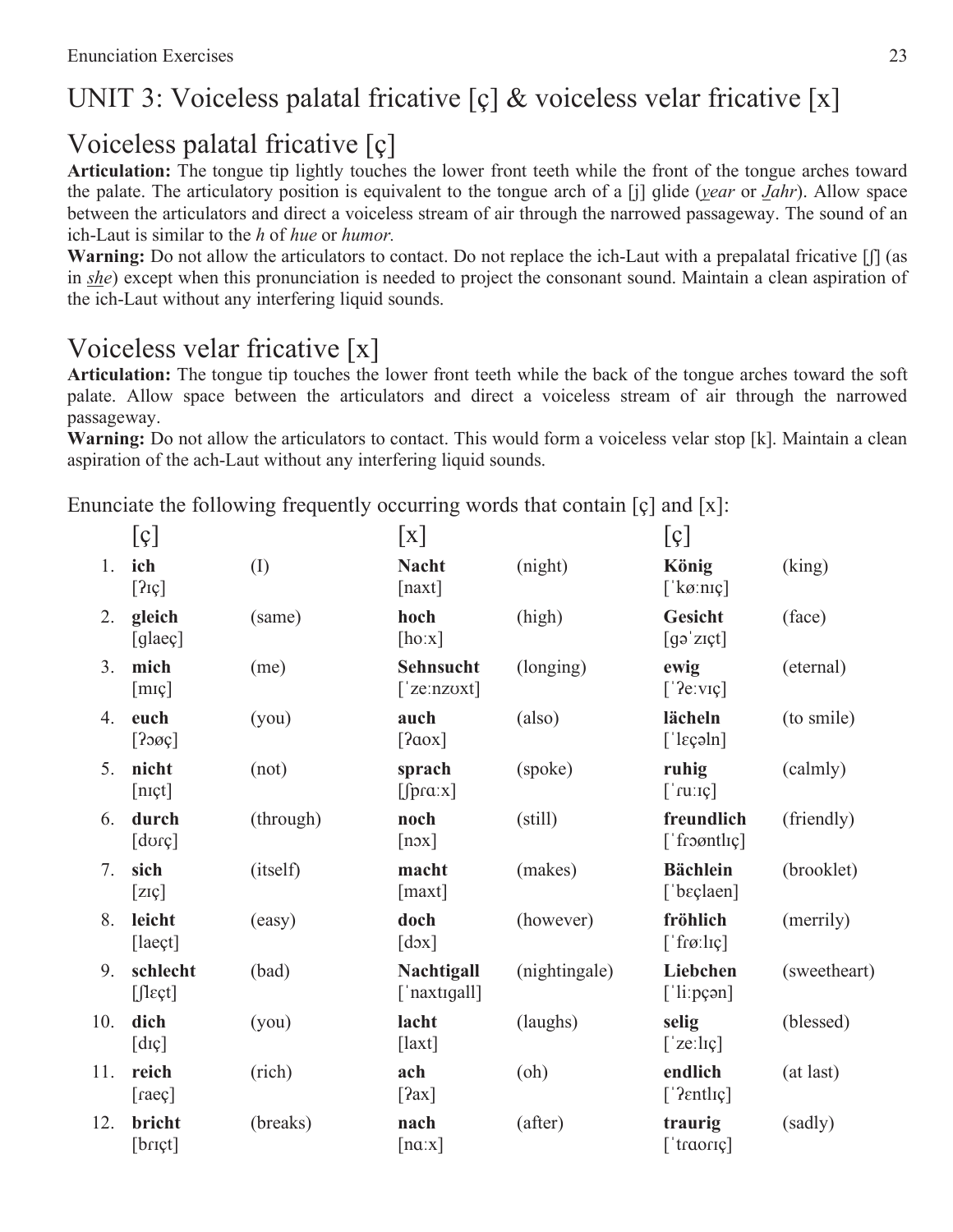### RULES FOR TRANSCRIPTION

### VOICELESS PALATAL FRICATIVE  $|c|$ front or mixed vowel + ch: Licht [lɪçt] möchte ['mœçtə]

#### consonant +  $ch$ : welche ['vɛlçə]

### TRANSCRIPTION OF -ig

|             |                     | Iq                                | ıк                   |               |
|-------------|---------------------|-----------------------------------|----------------------|---------------|
| final $-ig$ | $-ig$ + consonant   | $-ig + vowel$                     | $-ig + lich$         | $-ig + reich$ |
| König       | Königs              | Königin                           | königlich            | Königreich    |
| [ˈkøːnɪç]   | [' $k\sigma$ :nics] | $\lceil \log \frac{1}{10} \rceil$ | $\lceil$ 'kø:nikliç] | ['kø:nikraeç] |

## VOICELESS VELAR FRICATIVE | X | back vowel  $+$  ch: Hauch [haox]

 $a + ch$ : *Nacht* [naxt]

### Spellings for ich-Laut and ach-Laut:

|                  | $\mathbf{C}$   |                     |           | $\mathbf X$ |                           |
|------------------|----------------|---------------------|-----------|-------------|---------------------------|
| $i + ch$         | spricht        | $[$ f $prict]$      | $a + ch$  | Pracht      | [praxt]                   |
| $ie + ch$        | kriecht        | [kri:ct]            | $o + ch$  | doch        | $\lceil d \circ x \rceil$ |
| $e + ch$         | recht          | $[{\rm regt}]$      | $u + ch$  | Frucht      | [froxt]                   |
| $\ddot{a} + ch$  | Bäche          | [degree]            | $au + ch$ | auch        | [2aox]                    |
| $\ddot{o} + ch$  | höchste        | [ $^\circ$ hø:çstə] |           |             |                           |
| $\ddot{u} + ch$  | flüchte        | ['flyçtə]           |           |             |                           |
| $ei + ch$        | leicht         | $[$ laeçt $]$       |           |             |                           |
| $eu + ch$        | euch           | [200c]              |           |             |                           |
| $\ddot{a}u + ch$ | <b>Bräuche</b> | [space]             |           |             |                           |
| cons. $+ ch$     | Lerche         | $\epsilon$ ca       |           |             |                           |

Spelling chs is [ks] in specified words: Achse, Achsel, Büchse, Dachs, Flachs, Fuchs, Füchsin, Luchs, Ochs, sechs, all forms of wachsen (to grow) and Wechsel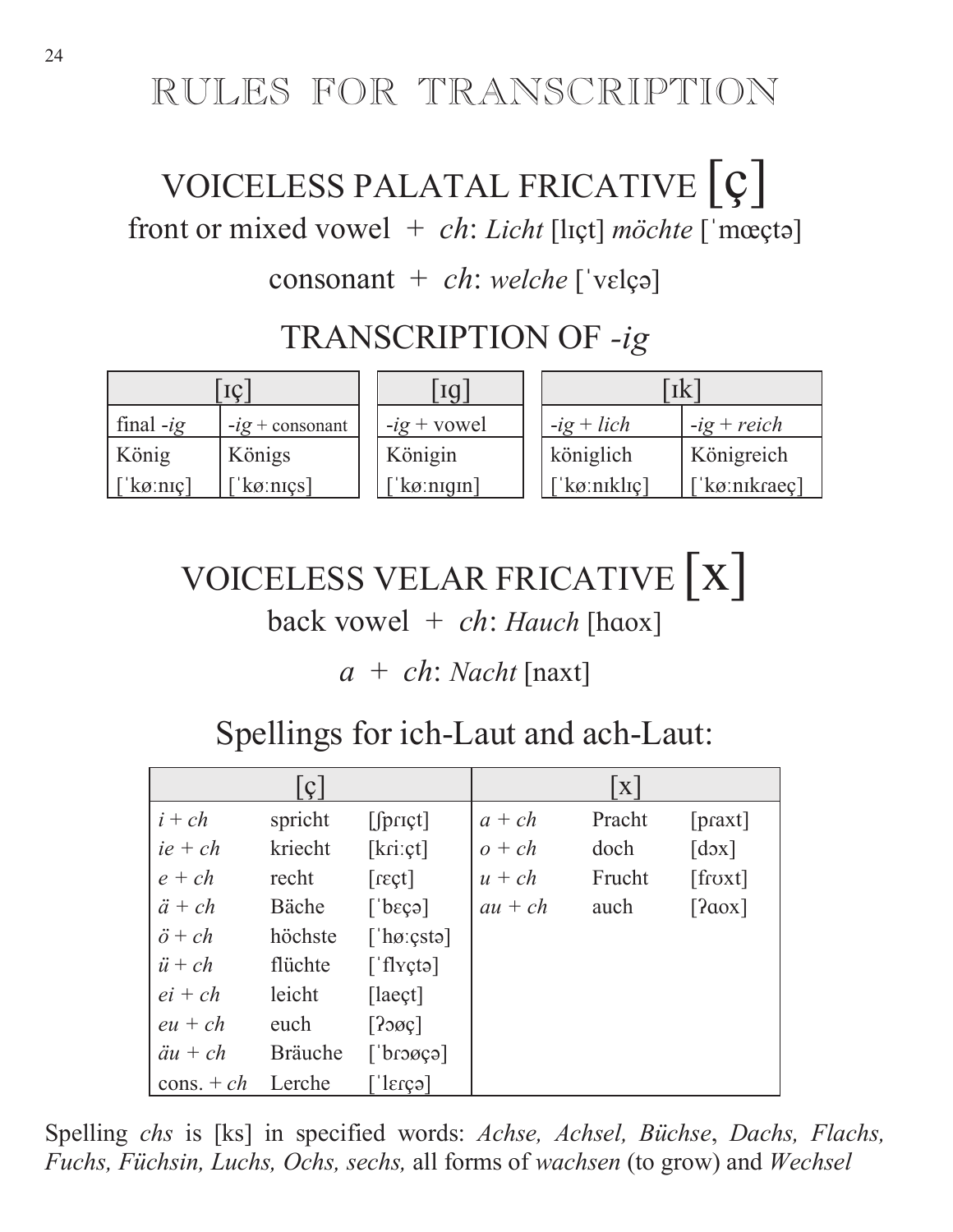CLASSWORK #3: Voiceless palatal fricative [ç], voiceless velar fricative [x]

Provide IPA:

| 1. herzig                                | (sweet) 10. wacht       |                                                        | (wakes)         |
|------------------------------------------|-------------------------|--------------------------------------------------------|-----------------|
| $\lceil$ 'hertsi $\lfloor$               |                         | $[va_t]$                                               |                 |
| 2. leuchten                              | $(to shine)$ 11. möchte |                                                        | (would like to) |
| $\lceil \cdot \rceil$ loø_tən            |                         | $\lceil \cdot \text{mac}\_$ tə]                        |                 |
| 3. Schlacht                              | (battle)                | 12. bleich                                             | (pale)          |
| $[$ $ $ la_t]                            |                         | $[b]$ lae <sub><math> </math></sub>                    |                 |
| 4. heilige                               | (holy)                  | 13. inniglich                                          | (dearly)        |
| ['hael <sub>I</sub> $\varphi$ ]          |                         | $['?nnn_l_l]$                                          |                 |
| 5. Recht                                 |                         | (right/law) 14. Tochter                                | (daughter)      |
| $[t_1$                                   |                         | $\begin{bmatrix} 1 & 1 & 1 \\ 1 & 1 & 1 \end{bmatrix}$ |                 |
| 6. Brauch                                | (usage)                 | 15. Gesträuche                                         | (shrubs)        |
| [brao                                    |                         | $[g_0(t)$                                              |                 |
| 7. horch                                 | (listen)                | 16. Früchte                                            | (fruits)        |
| [hor]                                    |                         | $[\text{if } \text{r} \text{ if } \text{r} \text{]$    |                 |
| 8. Luchs                                 | (1ynx)                  | 17. lächelt                                            | (smiles)        |
| $\begin{bmatrix} \log_2 s \end{bmatrix}$ |                         | $\lceil \text{lk} \_\text{all} \rceil$                 |                 |
| 9. einzig                                | (only)                  | 18. nichts                                             | (nothing)       |
| $\lceil$ '?aentsi_]                      |                         | $ n_1_{s} $                                            |                 |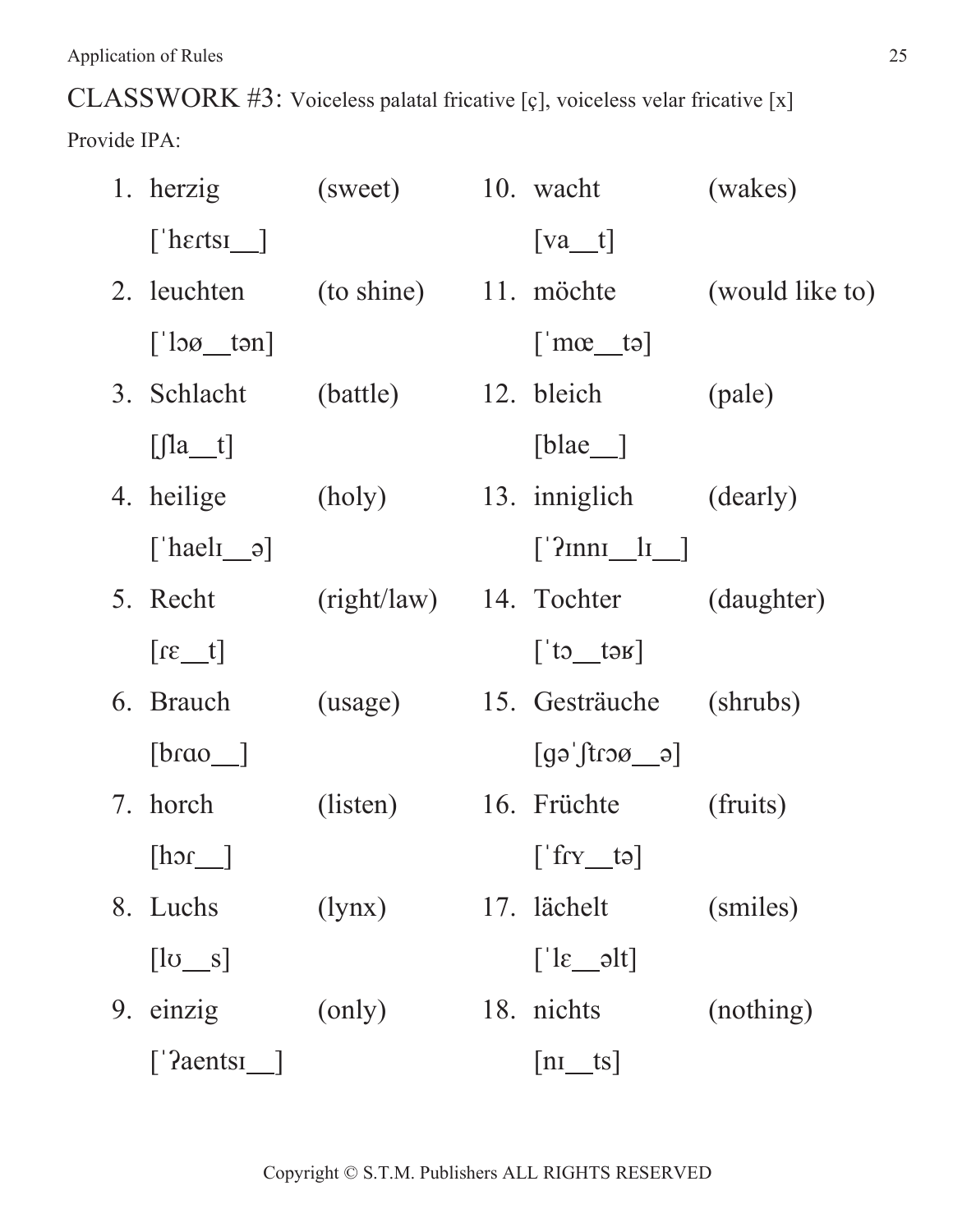WORKSHEET #3: Voiceless palatal fricative [ç], voiceless velar fricative [x] Provide IPA:

| #1 |                                                  | #2             |                                                                               |                |
|----|--------------------------------------------------|----------------|-------------------------------------------------------------------------------|----------------|
|    | Bach                                             | (brook)        | Gesicht                                                                       | (face)         |
|    | $[ba$ <sup><math>]</math></sup>                  |                | $\left[\right]$ gə zi $\left[\right]$                                         |                |
|    | durchs                                           | (through)      | Nächte                                                                        | (nights)       |
|    | $[{\rm dor\_s}]$                                 |                | $\lceil n \epsilon \rfloor$ ta                                                |                |
|    | sprechen                                         | (to speak)     | flüchten                                                                      | (to flee)      |
|    | $[\n{\circ}$ and $\Gamma$                        |                | $\lceil \text{fly\_tan} \rceil$                                               |                |
|    | blutig                                           | (bloody)       | artig                                                                         | (well-behaved) |
|    | $\lceil$ blu:ti_]                                |                | $\lceil$ '?arti_]                                                             |                |
|    | wächst                                           | (grows)        | schattige                                                                     | (shady)        |
|    | $[v\epsilon_{\text{S}}]$                         |                | $\left[\int \left  \int \text{attn} \right  \right]$                          |                |
|    | schleicht                                        | (sneaks)       | Beichte                                                                       | (confession)   |
|    | $[$ $ $ ae_t]                                    |                | $\lceil \text{'bac}\rceil$                                                    |                |
|    | krachen                                          | (to crash)     | Töchtern                                                                      | (daughters)    |
|    | $\left[\text{kra\_ən}\right]$                    |                | $\left[ \text{ }^{\dagger}$ tog $\text{ }^{\dagger}$ tog $\text{ }^{\dagger}$ |                |
|    | befeuchten                                       | (to moisten)   | sacht                                                                         | (gently)       |
|    | $\lceil$ bə fə $\alpha$ tən]                     |                | $[za_t]$                                                                      |                |
|    | Knochen                                          | (bones)        | echte                                                                         | (genuine)      |
|    | $\lceil$ kno $\lceil$ an]                        |                | $[^{2\varepsilon_{12}}]$                                                      |                |
|    | duftig                                           | (fragrant)     | Frucht                                                                        | (fruit)        |
|    | $\lceil \cdot \text{doft1} \rceil$               |                | $[$ fro $_t$                                                                  |                |
|    | Dichter                                          | (poet)         | manche                                                                        | (some)         |
|    | $\left[ d\right]$ tə $\left[ d\right]$           |                | $[\text{man}\_\circ]$                                                         |                |
|    | allmächtige                                      | (almighty)     | flocht                                                                        | (braided)      |
|    | [ $2$ all m $\varepsilon$ tr $\partial$ ]        |                | $[flo_t]$                                                                     |                |
|    | höchste                                          | (highest)      | Achsel                                                                        | (shoulder)     |
|    | $[\hat{a} \cdot \hat{b}]$                        |                | $[2a$ səl]                                                                    |                |
|    | freudig                                          | (joyfully)     | lustig                                                                        | (merry)        |
|    | $\lceil$ frood $\lceil$                          |                | $\lceil$ losti $\lfloor$                                                      |                |
|    | <b>Bruch</b>                                     | (break)        | königlich                                                                     | (royal)        |
|    | $[bro_$                                          |                | [' $k\varnothing$ :ni_li_]                                                    |                |
|    | schüchtern                                       | $(\text{shy})$ | leuchtet                                                                      | (shines)       |
|    | $\left[\int_{Y_{\text{max}}} \text{tənn}\right]$ |                | $\lceil \cdot \rceil$ log tat                                                 |                |
|    | luftiger                                         | (more breezy)  | künftig                                                                       | (prospective)  |
|    | $\lceil$ 'lofti__əʁ]                             |                | $\lceil$ kynft $\lfloor$                                                      |                |
|    | Gebrauch                                         | (use)          | Strauch                                                                       | (bush)         |
|    | [gəˈbɾɑo__]                                      |                | $[$ frao $\_$                                                                 |                |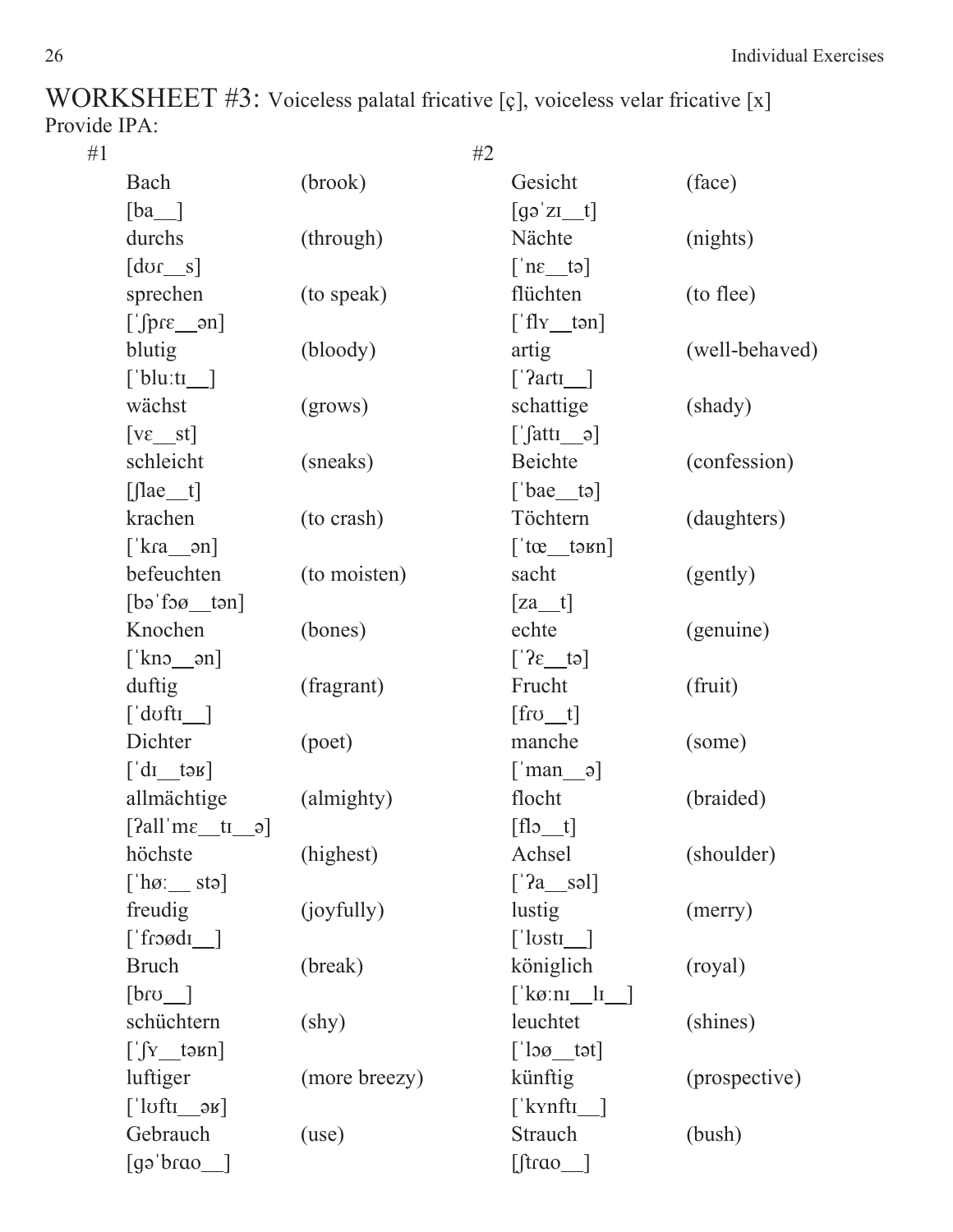| WORKSHEET $\#3$ : Voiceless palatal fricative [ç], voiceless velar fricative [x] |  |  |
|----------------------------------------------------------------------------------|--|--|
| Provide IPA:                                                                     |  |  |

 $\#11$   $\#12$ Bauch (belly) Wechsel (change)  $[\text{bao}]$   $[\text{ve} \text{sol}]$ ewiglich (eternally) solche (such)  $[20 \text{ e}]\$ Speichen (spokes) brich (break)  $[\text{pae\_on}]$  [bri\_] Furcht (fear) wonnigen (lovelier)  $[for t]$   $['vonnq]$ bracht (broke) scheuche (chase away)  $[$   $\int$ o $\alpha$   $\frac{1}{\alpha}$   $\int$   $\int$   $\alpha$   $\alpha$   $\int$   $\int$   $\alpha$   $\alpha$   $\int$   $\int$   $\alpha$   $\alpha$   $\int$   $\int$   $\alpha$   $\alpha$   $\int$   $\int$   $\alpha$   $\alpha$   $\int$   $\int$   $\alpha$   $\alpha$   $\int$   $\int$   $\alpha$   $\alpha$   $\int$   $\int$   $\alpha$   $\alpha$   $\int$   $\int$   $\alpha$   $\alpha$   $\int$   $\alpha$   $\int$  Seuche (plague) billig (cheap)  $\lceil \cdot \text{ZOO} \cdot \text{o} \rceil$   $\lceil \cdot \text{bulk} \rceil$ steche (stick) fluchen (to swear)  $[\n \quad \text{fit} \quad \text{a}]$   $[\n \quad \text{fit} \quad \text{b}]$ räuchern (to smoke) leichtem (easy)  $\lceil$ 'ro $\emptyset$   $\emptyset$   $\emptyset$   $\emptyset$   $\emptyset$   $\emptyset$   $\emptyset$   $\emptyset$   $\emptyset$   $\emptyset$   $\emptyset$   $\emptyset$   $\emptyset$   $\emptyset$   $\emptyset$   $\emptyset$   $\emptyset$   $\emptyset$   $\emptyset$   $\emptyset$   $\emptyset$   $\emptyset$   $\emptyset$   $\emptyset$   $\emptyset$   $\emptyset$   $\emptyset$   $\emptyset$   $\emptyset$   $\emptyset$   $\emptyset$   $\emptyset$   $\emptyset$   $\emptyset$   $\emptyset$   $\empty$ dürftig (poor) Traurigkeit (sadness) ['dyrftt\_] ['traort\_kaet] prächtigen (magnificent) Sträuche (bushes)  $\lceil \text{prox}_\alpha \rceil$   $\lceil \text{prox}_\alpha \rceil$ eilig (hasty) flachen (to flatten)  $\lceil \text{`Aa} \rceil$   $\lceil \text{`Aa} \rceil$ fächelnd (fanning) Sprüche (sayings)  $[\text{for } \rho \in \mathbb{R}^2]$ Wochen (weeks) Dolche (daggers)  $\lceil \text{vol} \rceil$   $\lceil \text{vol} \rceil$ röchelte (rattled) höchstes (highest)  $\lceil \log_{10} \ln \rceil$  [\\times\) here stars are stars  $\lceil \log_{10} \ln \rceil$ Wachtel (quail) Stachel (thorn)  $\lceil$ 'va təl $\lceil$ | $\lceil$ ta  $\lceil$ | $\lceil$ ta  $\lceil$ | $\lceil$ ta  $\lceil$ Tücher (cloths) ächzende (groaning)  $[$ 'ty:\_\_ə $\alpha$ ]  $[$ ' $\alpha$   $[$ ' $\alpha$  $]$ Kuchen (cake) Gauch (traveling performer)  $\lceil$ 'kuː\_\_ən $\lceil$   $\text{gao}$ ] Fichten (pine trees) zornig (angry)  $[\text{`fı } \text{tan}]$   $[\text{`tsorn } ]$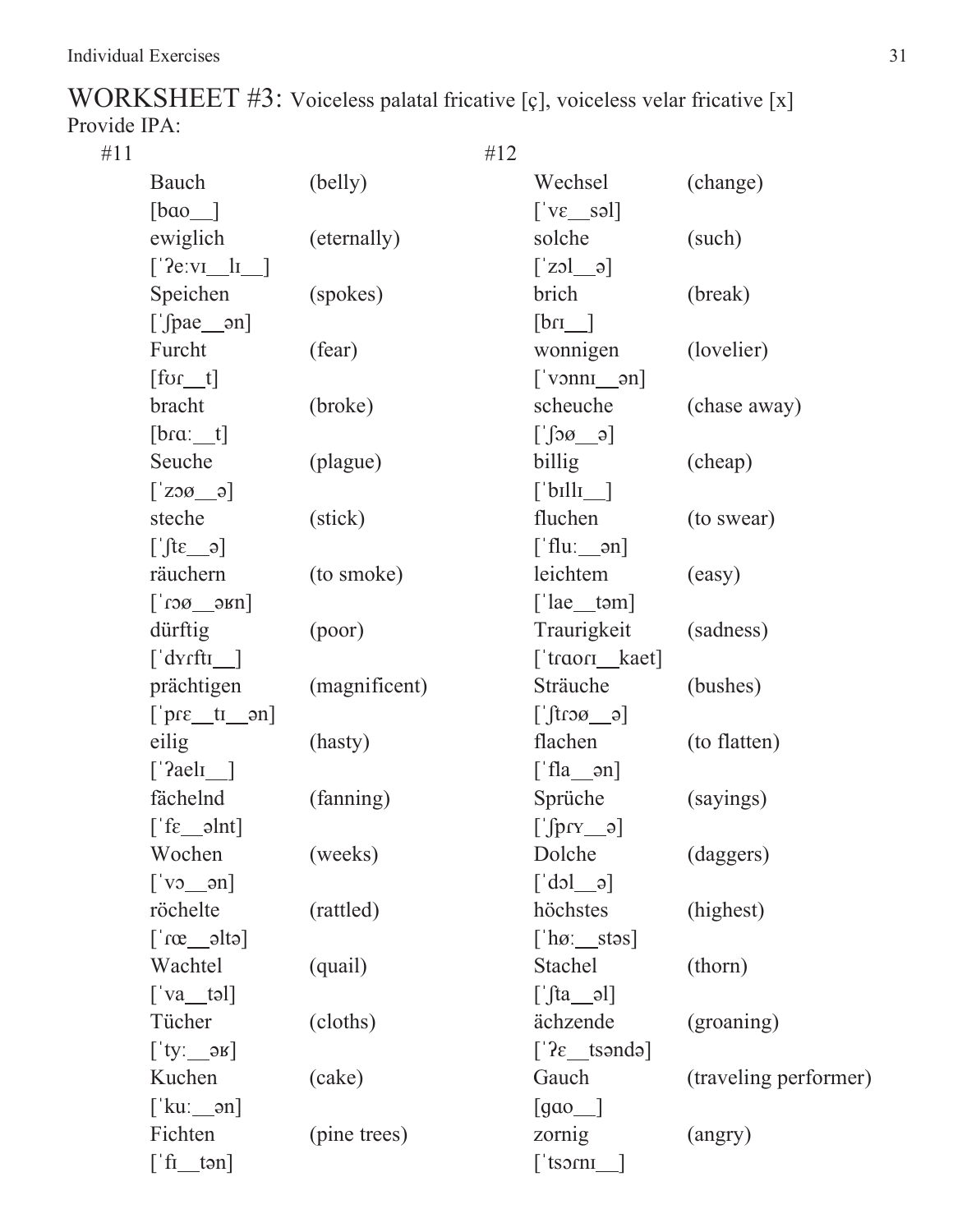Zu schauen, zu grüssen, zu rühren, zu küssen! [ tsu: ˈʃaoən tsu: ˈɡɾyːssən tsu: ˈɾyːɾən tsu: ˈkʏssən ] *O liebliche Wangen* Fleming/Brahms



### Long closed mixed [y:] and short open mixed [Y]

| <b>TOPIC</b>                 | <b>PAGE</b> |
|------------------------------|-------------|
| Listening assignment         | 82          |
| <b>Enunciation exercises</b> | 83          |
| Rules for transcription      | 84          |
| Application of rules         | 85          |
| Individual exercises         | 86          |
| Quiz: consonant clusters     | 92          |
| Answer key                   |             |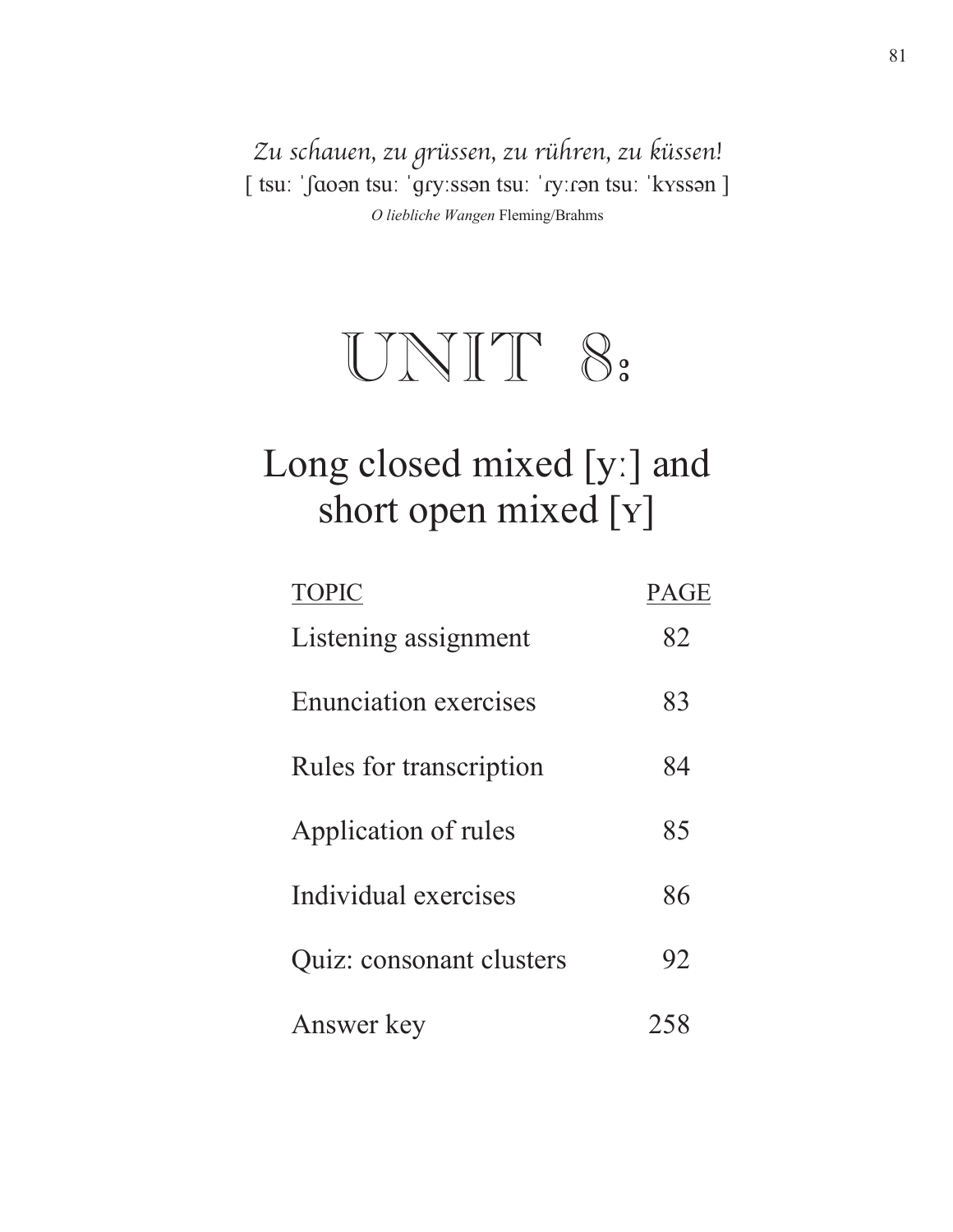#### Art songs with a frequent occurrence of [y:] and [Y]

Provide English translations diagonally above the text. See pages 166 and 301 of *Exploring Art Song Lyrics*.

Franz Peter Schubert (1797–1828) Die schöne Müllerin, Song Cycle, op. 25, D. 795 Wilhelm Müller (1794–1827)

13. Mit dem grünen Lautenbande [mit de:m 'qry:nən 'laotənbandə ]

»Schad' um das schöne grüne Band,  $\int \int a \cdot t(d)$  ?com das ' $\int \varphi$ :nə 'qry:nə bant ]

Daß es verbleicht hier an der Wand. [dass ?es feu blaect hi: r ?an de: v vant ]

Ich hab' das Grün so gern!« [ ?iç ha:p das qry:n zo: qern ]

So sprachst du, Liebchen, heut zu mir; [zo:  $\int \frac{\rho}{\alpha} x \, dx$  du:  $\int \frac{\rho}{\alpha} \rho \rho \, dx$  hoot tsu: mix ]

Gleich knüpf ich's ab und send' es dir: [  $q$ laeç knypf ? lçs ? ap ? vnt zent $(d)$  ? es di:  $\kappa$  ]

Nun hab' das Grüne gern! [ nu:n ha:p das 'gry:nə qern ]

Ist auch dein ganzer Liebster weiß, [ ?ist ?aox daen 'qantsay 'li: pstay vaess ]

Soll Grün doch haben seinen Preis, [zoll gry:n dox 'ha:bən 'zaenən praes ]

Und ich auch hab' es gern. [ $2$ ont  $2$ ıç  $2$ aox ha: $p(b)$   $2$ es gern]

Weil unsere Lieb' ist immer grün, [vael ' $2$ onzara li:p(b)  $2$ rst ' $2$ ımma $\frac{1}{2}$  gry:n]

Weil grün der Hoffnung Fernen blühn, [vael gry:n de: w 'hoffnon 'fernon bly:n ]

Drum haben wir es gern! [ drom 'ha:bən vi: $\kappa(r)$  ?es gern ]

Nun schlinge in die Locken dein [ nuːn ˈʃlɪŋə ʔɪn diː ˈlɔkkən daen ]

Das grüne Band gefällig ein, [ das 'gry:nə bant gə felliç ?aen ]

Du hast ja's Grün so gern.  $\lceil$  du: hast jous gry: n zo: gern  $\lceil$ 

Dann weiß ich, wo die Hoffnung wohnt, [dann vaess ? iç vo: di: 'hoffnon vo:nt ]

Dann weiß ich, wo die Liebe thront, [ dann vaess ?iç vo: di: 'li:bə tro:nt ]

Dann hab' ich's Grün erst gern! [dann hɑːp(b) ?içs qryːn ?eːrst qɛrn ]

Hugo Wolf (1860–1903) Italienisches Liederbuch, Song Cycle Paul Heyse (1830-1914)

#### 15. Mein Liebster ist so klein, daß ohne Bücken

Mein Liebster ist so klein, daß ohne Bücken  $[\text{maen 'li:pstək}(r)$  ?ist zo: klaen dass '?o:nə 'b $\gamma$ kkən $]$ 

Er mir das Zimmer fegt mit seinen Locken. [ ?e: v mi: v das 'tsimmav fe: kt mit 'zaenan 'lokkan ]

Als er ins Gärtlein ging, Jasmin zu pflücken, [ ?als ?e: r ins 'gertlaen gin jas 'mi:n tsu: 'pflykkan]

Ist er vor einer Schnecke sehr erschrocken. [ ?rst ?eːʁ foːʁ(r) '?aenəʁ 'fnɛkkə zeːr ?ɛʁ frɔkkən ]

Dann setzt er sich ins Haus [dann zettst ?e: v ziç ?ins haos ]

um zu verschnaufen, [ $?$ om tsu: f $\epsilon$ k [naof $\epsilon$ n]

Da warf ihn eine Fliege übern Haufen; [da: varf ?iːn '?aenə 'fliːgə '?yːbəʁn 'haofən]

Und als er hintrat an mein Fensterlein. [ ?ont ?als ?eːʁ ˈhɪntrɑːt ?an maen ˈfɛnstəʁlaen ]

Stieß eine Bremse ihm den Schädel ein. [fti:ss '?aenə 'brɛmzə ?iːm deːn 'fɛːdəl ?aen]

Verwünscht sei'n alle Fliegen, Schnaken, Bremsen [ fer vynft zaen '?alla 'fli:gan 'fna:kan 'bremzan]

Und wer ein Schätzchen hat aus den Maremmen! [?ont ve: r aen 'fettsçan hat ?aos de: n ma' remman]

Verwünscht sei'n alle Fliegen, Schnaken, Mücken [ fɛʁ vvnft zaen 'ʔallə 'fli:qən 'fnɑːkən 'mvkkən ]

Und wer sich, wenn er küßt, so tief muß bücken! [?ont ve: v ziç venn ?e: v kvsst zo: ti: f moss 'bykkan]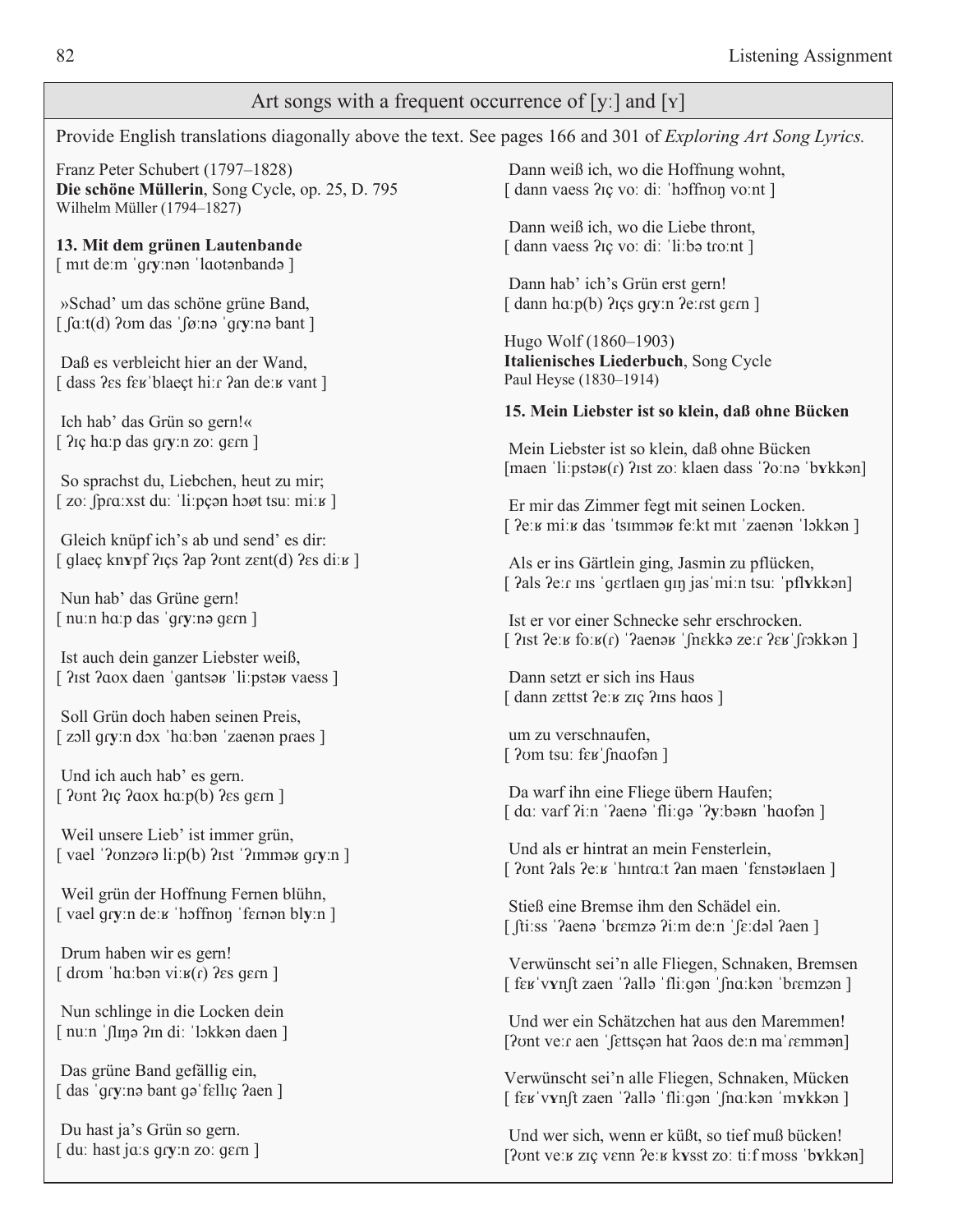#### UNIT 8: Long closed mixed [y:] and short open mixed [ $\gamma$ ] Mixed vowels

There are no English rounded front vowel equivalents. Mixed vowels require a simultaneous rounding of the lips and fronting of the tongue. English speaking singers must not allow lip rounding to weaken the front vowel tongue position of mixed vowels.

#### Long closed mixed  $[y]$

**Enunciation:** Release the jaw, raise the soft palate, and enunciate a closed front [i:] with the rounded lip position of a closed back [uː]. It is primarily the front vowel tongue arch of [iː] that influences vowel quality. Lip rounding only affects the outer articulators. Maintain an unaltered vowel formation throughout vocalization. **Warning:** Form lip and tongue position simultaneously to avoid diphthongization of [y:]. Do not allow the lip rounding to weaken the tongue position of closed front [i:]. Do not weaken the clarity of [y:] in unstressed syllables.

**Exercise:** Enunciate an elongated [i:] then alternate between [y:] and [i:] by means of lip rounding. Here is the process for finding the [y:] of  $s\ddot{u}\beta$ : pronounce [zi:ss] then round early for the [zy:] of [zy:ss].

#### Short open mixed  $[y]$

**Enunciation:** Release the jaw, raise the soft palate, and enunciate an open front [1] with the rounded lip position of an open back [v]. It is primarily the forward tongue arch of  $\lceil \cdot \rceil$  that influences vowel quality. Lip rounding only affects the outer articulators. Maintain an unaltered vowel formation throughout vocalization.

**Warning:** See warnings for [y:]. Make a clear distinction between the open and closed mixed vowels.

**Exercise:** Enunciate an elongated [ $I$ ] then alternate between [ $Y$ ] and [ $I$ ] by means of lip rounding. Here is the process for finding the [Y] of *Glück*: pronounce [ɡlɪkk] then round early for the [ɡlv] of [ɡlvkk].

Enunciate the following frequently occurring words that contain [y:] and [y]:

(Note: form the rounding for [y:] and [Y] early, even before articulation of the preceding consonant)

|     | [y]                         |                 | $\lceil \mathrm{Y} \rceil$              |              | [y!]                     |            |
|-----|-----------------------------|-----------------|-----------------------------------------|--------------|--------------------------|------------|
| 1.  | süß                         | (sweet)         | <b>Hütte</b>                            | (hut)        | Frühling                 | (spring)   |
|     | [zy:ss]                     |                 | [' $h$ xtta]                            |              | $[$ fry:lin]             |            |
| 2.  | glüht                       | (glows)         | müssen                                  | (to have to) | <b>Hügel</b>             | (hill)     |
|     | $\left[\text{gly:t}\right]$ |                 | $\lceil$ 'myssən $\rceil$               |              | ['hy:gəl]                |            |
| 3.  | früh                        | (early)         | Glück                                   | (luck)       | <b>Blüten</b>            | (blossoms) |
|     | $[$ fry: $]$                |                 | $\lceil q \rceil$ x k $\lceil q \rceil$ |              | $\lceil$ bly:ton]        |            |
| 4.  | Tür                         | (door)          | Lüfte                                   | (skies)      | über                     | (over)     |
|     | [ty:r]                      |                 | $[\text{l}xfte]$                        |              | ['2y:baF]                |            |
| 5.  | <b>Hüter</b>                | (guard)         | Wünsche                                 | (wishes)     | Flügel                   | (wing)     |
|     | ['hy:təʁ]                   |                 | $\lceil \text{vyn}[\hat{\Theta}]$       |              | $\lceil$ fly:gəl]        |            |
| 6.  | kühl                        | (cool)          | stürzt                                  | (falls)      | <b>Brüder</b>            | (brothers) |
|     | [ky:1]                      |                 | $[$ ftyrtst]                            |              | $[\n]$ bry:də $\kappa$ ] |            |
| 7.  | fühlt                       | (feels)         | zurück                                  | (back)       | Güte                     | (goodness) |
|     | [fy:lt]                     |                 | $[tsu' r\nkk]$                          |              | ['gy:ta]                 |            |
| 8.  | kühn                        | (boldly)        | <b>Düfte</b>                            | (scents)     | Füße                     | (feet)     |
|     | [ky:n]                      |                 | $\lceil dYfto \rceil$                   |              | $[$ fy:ssə]              |            |
| 9.  | blüht                       | (sth. blossoms) | <b>Fülle</b>                            | (abundance)  | düster                   | (gloomy)   |
|     | [b]                         |                 | $\lceil$ fyllə $\rceil$                 |              | [ $'dy:stay$ ]           |            |
| 10. | Grüße                       | (greetings)     | drückt                                  | (presses)    | trübe                    | (cloudy)   |
|     | $\lceil$ gry:ssə]           |                 | [drykkt]                                |              | $[$ try:bə]              |            |
| 11. | führt                       | (leads)         | <b>Stürme</b>                           | (storms)     | grünen                   | (to green) |
|     | [fy:rt]                     |                 | $[\n]$ fyrmə $]$                        |              | $[\,']$ gry:nən]         |            |
| 12. | glühen                      | (to glow)       | küßt                                    | (kisses)     | müde                     | (tired)    |
|     | ['gly:ən]                   |                 | $[k\text{rsst}]$                        |              | $\lceil$ 'my:də]         |            |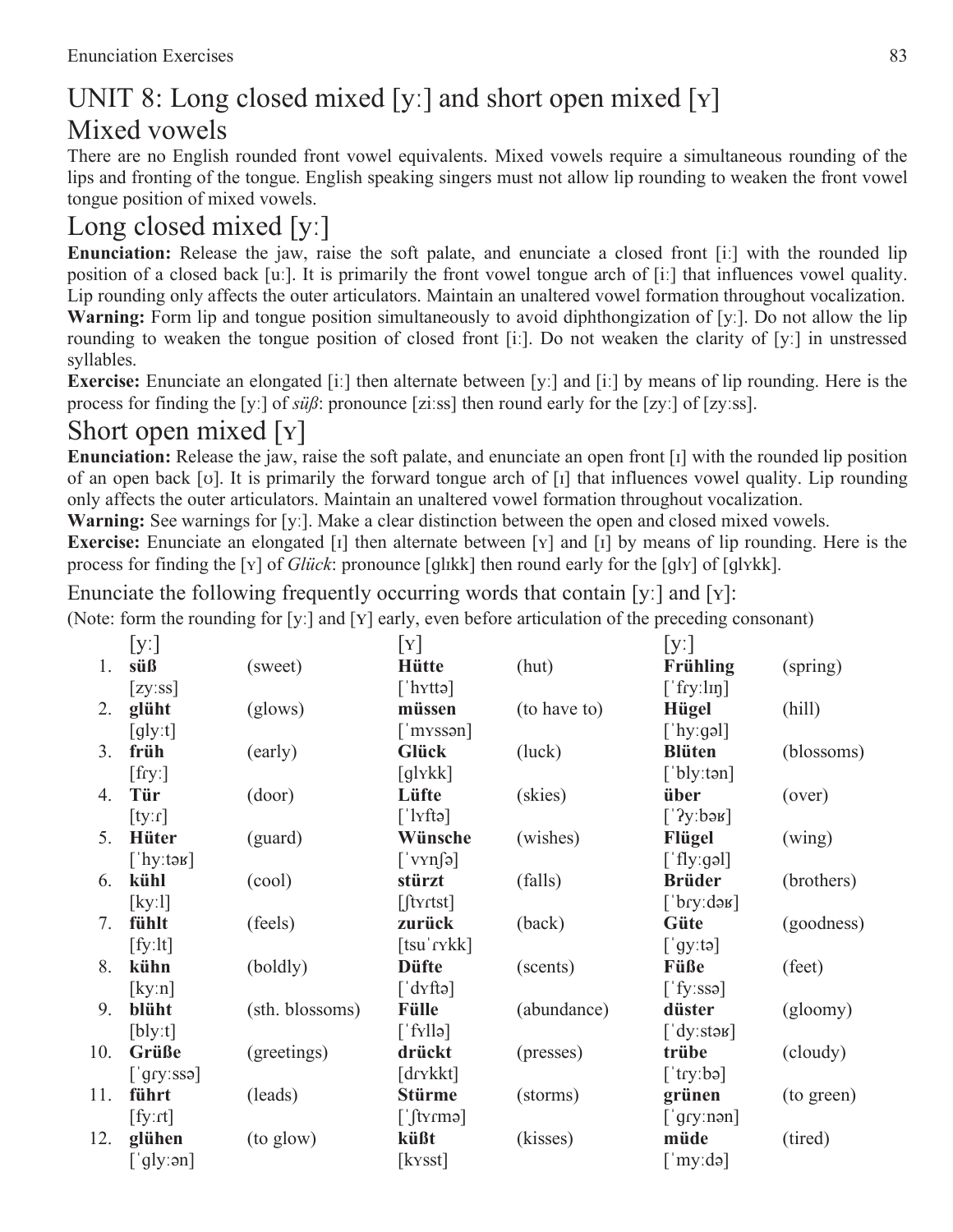### RULES FOR TRANSCRIPTION

## LONG CLOSED MIXED | V.

 $\ddot{u}$  or  $y$  + single consonant: *Tür* [ty:*r*] *Lyrik* ['ly:*rik*]

 $\ddot{u}$  +  $h$ : *blühen* ['bly: $\varphi$ n]

| <b>CLOSED VOWEL EXCEPTIONS</b> |                              |            |        |                           |          |  |
|--------------------------------|------------------------------|------------|--------|---------------------------|----------|--|
| büßen                          | ['by:ssən]                   | (to atone) | Bücher | $[$ by: $\cosh$ ]         | (books)  |  |
| Füße                           | ['fyzssə]                    | (feet)     | Psyche | $[\n]$ psy:çə]            | (psyche) |  |
| grüßen                         | $\lceil$ gry:ssan]           | (to greet) | Tücher | $\lceil$ ty: $\cosh$      | (cloths) |  |
| $m\ddot{\text{u}}\text{Big}$   | $\lceil$ 'my:ssiç]           | (idle)     | düster | $\lceil$ dy: stag]        | (gloomy) |  |
| siB                            | [zy:ss]                      | (sweet)    | Rüster | $[\gamma$ :stək]          | (elm)    |  |
| <b>Zypresse</b>                | $[$ tsy: 'pr $\epsilon$ ssa] | (cypress)  | Wüste  | $\lceil$ 'vy:stə $\rceil$ | (desert) |  |

SHORT OPEN MIXED  $\boxed{Y}$ 

 $\ddot{u}$  or  $y$  + two or more consonants: *Wünsche* [ˈvʏnʃə] *Myrte* [ˈmʏrtə]

## VOICED PALATAL GLIDE | 1 |

#### Spelling *j: Jüngling* ['jynlın]

Stress affects transcription of final *-ie* and *-ik:*

| $-l$ e                                  |                                                       | $-ik$                                                       |            |  |
|-----------------------------------------|-------------------------------------------------------|-------------------------------------------------------------|------------|--|
| <b>STRESSED</b>                         | UNSTRESSED                                            | <b>STRESSED</b>                                             | UNSTRESSED |  |
| Familie<br>Melodie Melodien<br>Familien |                                                       | Musik                                                       | Chronik    |  |
| $[melo'di.]$ $[melo'di:ən]$             | $\left  \int$ [fa 'miːljə] $\left  \int$ fa 'miːljən] | $\lceil \text{mu}' \text{z} \text{i} \cdot \text{k} \rceil$ | [ˈkɾoːnɪk] |  |

### BLENDS WITH *P*

*pf*: *Wipfel* ['vɪpfəl], *ps*: *Psalm* [psalm], *ph*: *Sphäre* ['sfɛːɾə]

Note: Consonant combinations with *h* (*ph* and *th*) within the element typically function as a single consonant: *Prophet* [pro 'fe:t] *Fluth* [fluːt]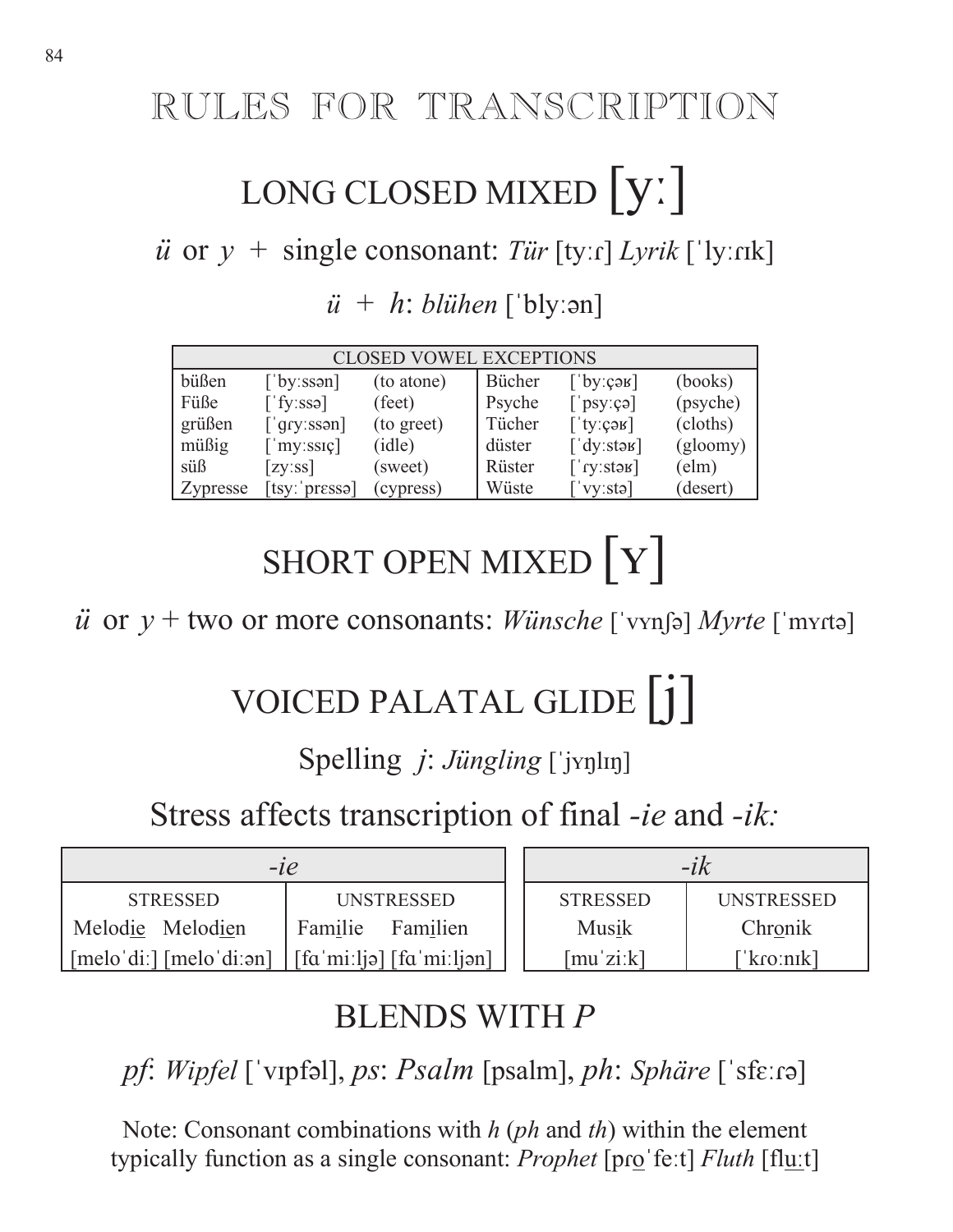CLASSWORK #8: Long closed mixed [y:], short open mixed [Y], [j], *p* 

Provide IPA:

| 1. Juwel   | (iewel)                    | 10. je |                                   | (ever)     |
|------------|----------------------------|--------|-----------------------------------|------------|
| 2. Lilie   | $\left(\text{lily}\right)$ |        | 11. Psalmen $(a \text{ is } [a])$ | (Psalms)   |
| 3. Myrte   | (myrtle)                   |        | 12. Süße                          | (sweet)    |
| 4. Strophe | (stanza)                   |        | 13. Grün                          | (green)    |
| 5. jetzt   | (now)                      |        | 14. $jung (ng is [n])$            | (young)    |
| 6. küßt    | (kisses)                   |        | 15. fürchten                      | (to fear)  |
| 7. grüßen  | (to greet)                 |        | 16. trüber                        | (cloudier) |
| 8. blühen  | (to flower) 17. düster     |        |                                   | (gloomy)   |
| 9. Lyrik   | (lyrics)                   |        | 18. Pfühl                         | (pillow)   |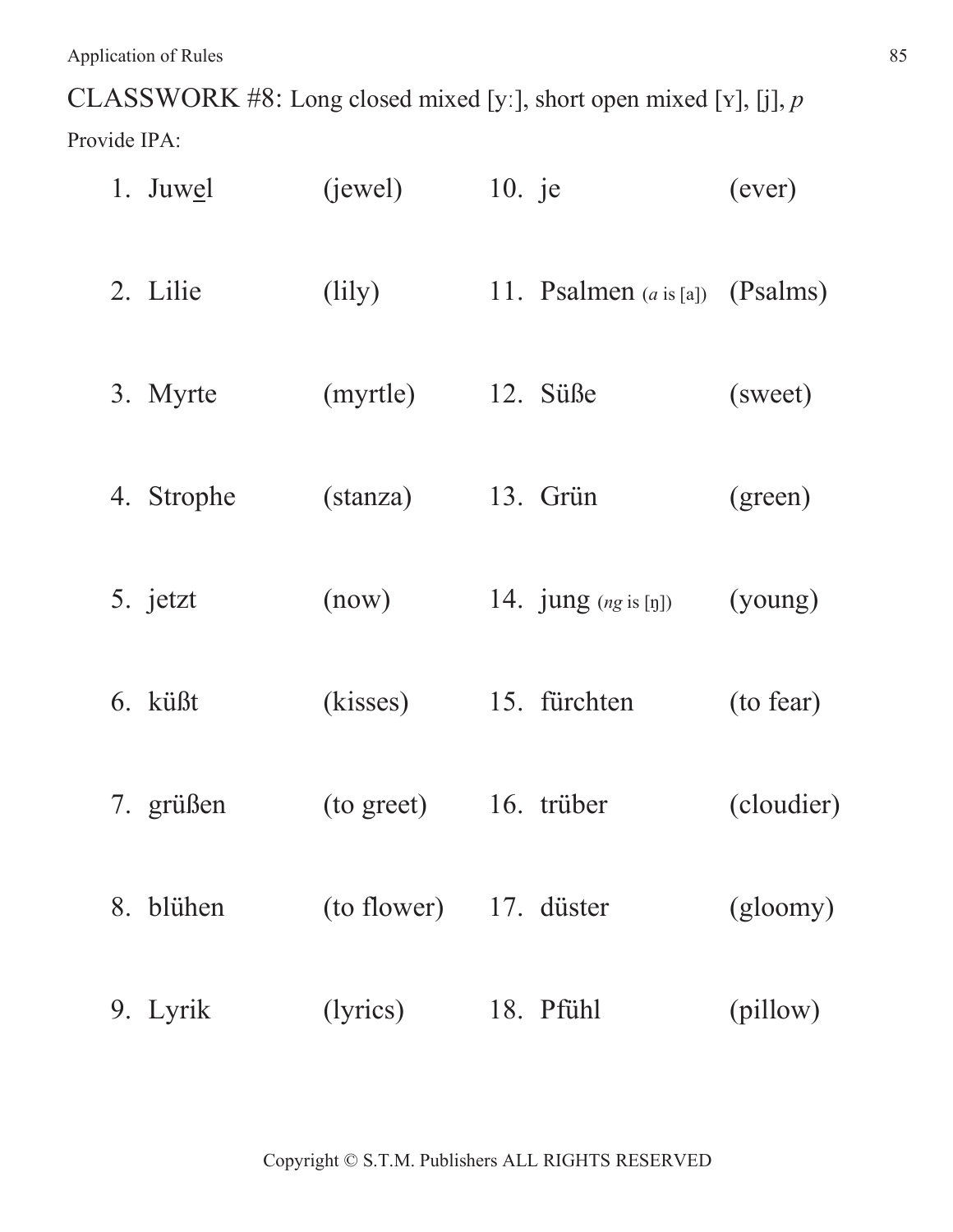WORKSHEET #8: Long closed mixed [y:], short open mixed [Y], [j] and *p* Provide IPA:

| #1 |                                             | #2                |                                          |              |
|----|---------------------------------------------|-------------------|------------------------------------------|--------------|
|    | Tür                                         | (door)            | kümmert                                  | (cares for)  |
|    | küssen                                      | (to kiss)         | Märtyrer ( $\ddot{a}$ is [ $\epsilon$ ]) | (martyr)     |
|    | Mythologie                                  | (mythology)       | sprühende                                | (sparkling)  |
|    | Juli                                        | $(\mathrm{July})$ | klopft                                   | (knocks)     |
|    | Psalter $(a \text{ is } [a])$               | (Psalter)         | Füße                                     | (feet)       |
|    | Linie                                       | (line)            | Jahre $(a \text{ is } [a])$              | (years)      |
|    | Zypressen                                   | (cypresses)       | früher                                   | (earlier)    |
|    | glühen                                      | (to glow)         | Saphire $(a \text{ is } [a])$            | (sapphire)   |
|    | Jaguar $(a \text{ is } [a])$                | (jaguar)          | <b>Blüte</b>                             | (blossom)    |
|    | Tücher                                      | (cloths)          | Wüste                                    | (desert)     |
|    | knüpft                                      | (ties)            | johlen                                   | (to howl)    |
|    | Rüge                                        | (reprimand)       | Labyrinth $(a \text{ is } [a])$          | (labyrinth)  |
|    | Sphären ( $\ddot{a}$ is [ $\varepsilon$ :]) | (spheres)         | flüstern                                 | (to whisper) |
|    | süßem                                       | (sweet)           | Harmonie $(a, o[a], [5])$                | (harmony)    |
|    | kühlen                                      | (to cool)         | Bücher                                   | (books)      |
|    | Sünder                                      | (sinner)          | jede                                     | (every)      |
|    | müßte                                       | (would have to)   | Flügeln                                  | (wings)      |
|    | Justiz                                      | (justice)         | Pflüge                                   | (plows)      |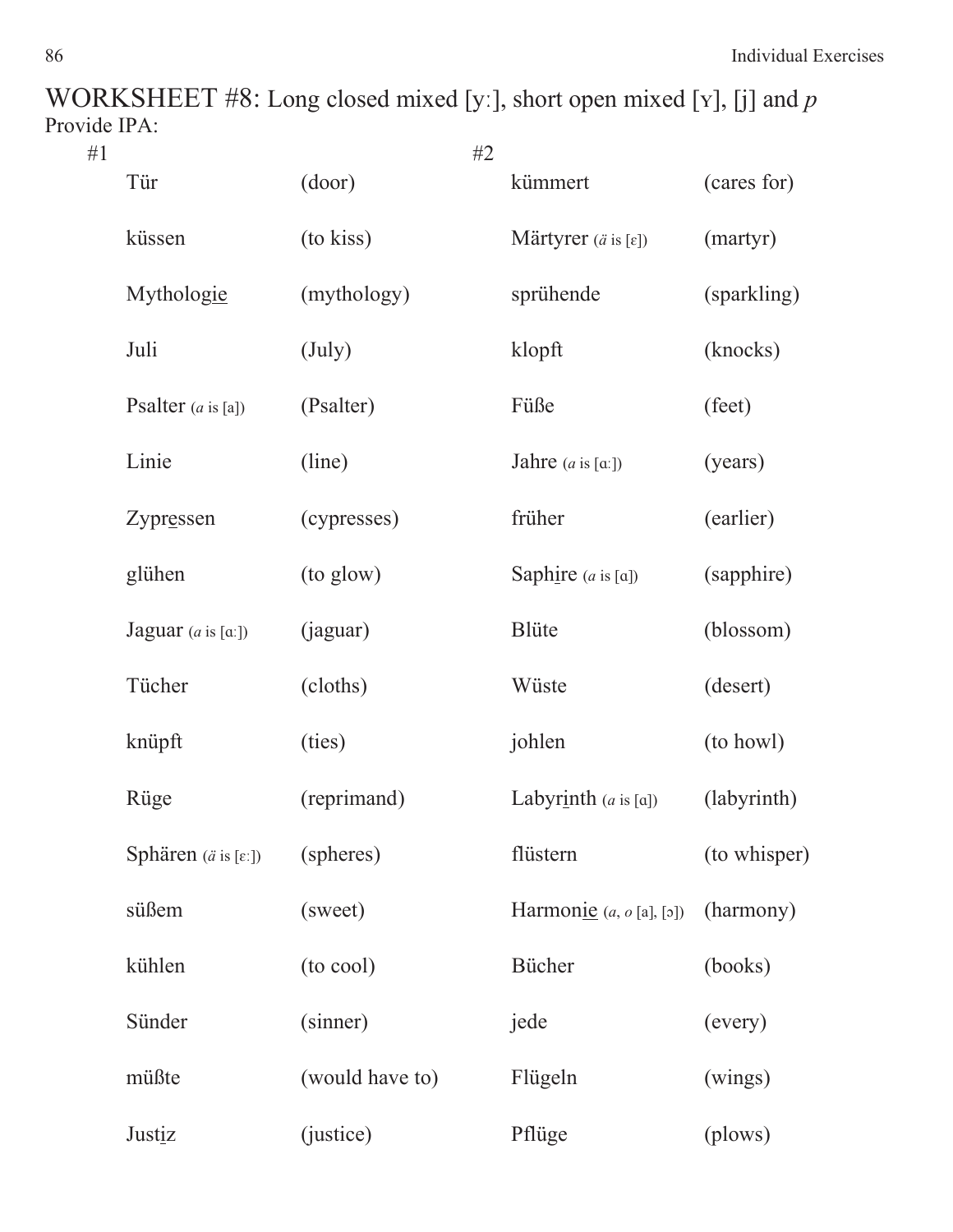#### Frequently occurring words with difficult consonant combinations

Oral quiz: Enunciate the following word list. Avoid any intervening vowel sounds, clicks, or stops within consonant clusters. Do not omit consonants from clusters, fully voice the voiced consonants, and fully aspirate the voiceless consonants. For difficult consonant combinations, elongate each sound in the group (except for stops) and merge each consonant with the consecutive consonant sound.

| 1. [xt]:                      | Nacht, Pracht, Schlacht                                                                                                                   | 23. $[tsv]$ :      | zwei, zwischen, Verzweiflung                                                                       |
|-------------------------------|-------------------------------------------------------------------------------------------------------------------------------------------|--------------------|----------------------------------------------------------------------------------------------------|
|                               | $\lceil \text{maxt} \rceil \lceil \text{maxt} \rceil \lceil \text{maxt} \rceil$                                                           |                    | $[tsvae]$ $[tsvifən]$ $[fsvisefflon]$                                                              |
| 2. [gt]:                      | mächtig, leuchten, flüchtigen                                                                                                             | 24. $[nts]$ :      | ganz, Abends, anzuziehn                                                                            |
|                               | ['mɛçtɪç] ['lɔøçtən] ['flyçtɪgən]                                                                                                         |                    | [gants] [' $2a:$ bənts] [' $2antsu:tsi:n$ ]                                                        |
| $3. [c]$ :                    | Bächlein, lächle, Sprüchlein                                                                                                              | $25.$ [mts]:       | Atemzug ['?a:təmtsu:k]                                                                             |
|                               | ['bɛçlaen] ['lɛçlə] ['fpryçlaen]                                                                                                          | 26. $[fts]$ :      | Seufzer ['zoøftsaʁ]                                                                                |
| 4. $[ck]$ :                   | Seligkeit, Traurigkeit, Ewigkeit                                                                                                          | 27. [ntts]:        | entzwei, Entzückung, Windzug                                                                       |
|                               | ['ze:lɪçkaet]['traorɪçkaet]['?eːvɪçkaet]                                                                                                  |                    | [?ent'tsvae][?ent'tsvkkoŋ]['vinttsu:k]                                                             |
| 5. [cts]:                     | Lichts, Nichts, ächzende                                                                                                                  | $28.$ [ttst]:      | jetzt, sitzt, zuletzt                                                                              |
|                               |                                                                                                                                           |                    | $[$ j $[$ ettst $]$ $[$ z $[$ ttst $]$ $[$ tsu $:$ ' $]$ ettst $]$                                 |
| 6. $[x]$ :                    | Buchstaben ['buːxʃtɑːbən]                                                                                                                 | 29. $[$ ttsç $]$ : | Plätzchen, Schätzchen                                                                              |
| $7. [{\rm cst}]$ :            | nächsten, höchsten, gleichst                                                                                                              |                    | $\lceil \text{`plettsçən} \rceil \lceil \text{`fettsçən} \rceil$                                   |
|                               | $\lceil$ neçstən $\rceil$ $\lceil$ hø: cstən $\rceil$ $\lceil$ glaecst $\rceil$                                                           |                    | 30. consonant clusters with final [t]:                                                             |
| $8. [n \c{c}]$ :              | manchen, manchmal, Tränchen                                                                                                               |                    | springt, stürzt, schläft                                                                           |
|                               | $\lceil$ 'mançən $\lceil$ 'mançm $\alpha$ : $\lceil \cdot \rceil$ 'tr $\varepsilon$ :nçən $\lceil \cdot \rceil$                           |                    | $\left[\int \rho r \eta t\right] \left[\int \rho r \right]$                                        |
| 9. $[ms]$ :                   | Blümchen, Heimchen, Bäumchen                                                                                                              |                    | schleicht, schmachtet, schwebt                                                                     |
|                               | ['bly:mçən]['haemçən]['boømçən]                                                                                                           |                    | $\left[\int \text{la} \cdot \mathbf{C} \cdot \mathbf{C} \cdot \mathbf{C} \cdot \mathbf{C} \right]$ |
| $10. [l\varsigma]$ :          | solche, welche, Veilchen                                                                                                                  |                    | schweigt, schwillt, sprichst                                                                       |
|                               | $\lceil$ 'zɔlçə $\rceil$ $\lceil$ 'vɛlçə $\rceil$ $\lceil$ 'faelçən $\rceil$                                                              |                    | $[\text{fvaekt}] [\text{fvallt}] [\text{fprigst}]$                                                 |
| 11. $[ss\varsigma]$ :         | bißchen, Füßchen, Küßchen                                                                                                                 |                    | Letzt, seufzt, entzückt                                                                            |
|                               | ['bɪssçən]['fyːssçən]['kyssçən]                                                                                                           |                    | [lettst] [zoøftst] [?ent'tsykkt]                                                                   |
| 12. $[p\varsigma]$ :          | Liebchen, Täubchen, Weibchen                                                                                                              |                    | zerstreut, zitternd, zuerst                                                                        |
|                               | $\lceil$ 'liːpçən $\rceil$ ['təøpçən $\rceil$ ['vaepçən]                                                                                  |                    | $[tses']$ froot $]$ $[tsittost]$ $[tsu]'$ ?e: $rst]$                                               |
| 13. $[r\varsigma]$ :          | durchs, fürchte, Störche                                                                                                                  |                    | 31. consonant clusters with [s]:                                                                   |
|                               | $[duqs]$ $[$ $fyrqt$ $]$ $[$ $ftrqt$ $]$                                                                                                  |                    | herrlichsten, herzallerliebste                                                                     |
| 14. $[t\varsigma]$ :          | Mädchen, Städtchen, Hüttchen                                                                                                              |                    | ['herrliçstan] ['herts?allauli:psta]                                                               |
|                               | $\lceil \text{'me:tçən} \rceil \lceil \text{fte:ttçən} \rceil \lceil \text{hyttçən} \rceil$                                               |                    | Himmelsglanz, Himmelsknabe                                                                         |
| 15. consonant + $[t\phi]$ :   |                                                                                                                                           |                    | ['hɪmməlsglants]['hɪmməlsknaːbə]                                                                   |
|                               | Kindchen, Ständchen, Wörtchen                                                                                                             |                    | Liebchens, schönstes, ängstliches                                                                  |
|                               | [ˈkɪntçən] [ˈftɛntçən] [ˈvœrtçən]                                                                                                         |                    | $\lceil$ 'liːpçəns] $\lceil$ ' $\lceil \varphi \rceil$ :nstəs] $\lceil$ '?enstlıçəs]               |
| 16. $[$ $\int$ $\Gamma$ $]$ : | Schrecken, schreiten, Schritt                                                                                                             |                    | sehnsuchtsvoll, Wehmutstränen                                                                      |
|                               | ['frekkən] ['fraetən] [fritt]                                                                                                             |                    | ['ze:nzoxtsfoll] ['ve:mu:tstre:non]                                                                |
| 17. $[$ [pr]:                 | sprach, sprechen, springt                                                                                                                 |                    | Lenzzeit ['lentstsaet]                                                                             |
|                               | [fpra:x] ['fpreçon] [fprint]                                                                                                              | 32. [gn]:          | Gnaden, gnädig, vergnügtem                                                                         |
| 18. $[$ ftr $]$ :             | Strahl, Strauch, Ströme                                                                                                                   |                    | ['gna:dən] ['gnɛ:dɪç] [fɛʁ'gny:ktəm]                                                               |
|                               | $[$ [tra:l] $[$ [traox] $[$ [trø:mə]                                                                                                      | $33.$ [pf]:        | Schöpfer, Köpfchen, pflanzt                                                                        |
| $19.$ [kr] [fr]:              | Kranz, freundlich, Frühling                                                                                                               |                    |                                                                                                    |
|                               | [krants] ['froøntliç] ['fry:lin]                                                                                                          |                    | 34. other challenging consonant clusters:                                                          |
| 20. $[$ rts $]$ :             | Herz, Scherz, Schmerz                                                                                                                     |                    | Abendstern, Quelle, erquicke                                                                       |
|                               | [herts] [ferts] [fmerts]                                                                                                                  |                    | ['?a:bəntftern][' kvellə][?eʁ kvɪkkə]                                                              |
| 21. [rst]:                    | erst, wirst, hörst                                                                                                                        |                    | Liebblaublümelein, glücklichen                                                                     |
|                               | [?e:rst] [virst] [hø:rst]                                                                                                                 |                    | ['li:pblaobly:məlaen]['glykklıçən]                                                                 |
|                               | 22. other consonant clusters with $\lceil r \rceil$                                                                                       |                    | Schneeglöckchen, Glühwürmchen                                                                      |
|                               | Sterne, zärtlich, Herbst                                                                                                                  |                    | $\lceil$ [ne:glœkkçən] $\lceil$ gly:vyrmçən]                                                       |
|                               | $\left[\int \text{term}\right]$ $\left[\int \text{ker}\left[\text{error}\right]$ $\left[\int \text{ker}\left[\text{error}\right] \right]$ |                    | stetiglich $[$ [te:tiklic]                                                                         |
|                               | stürzt, schmerzliche                                                                                                                      |                    |                                                                                                    |
|                               | ['ftyrtst] ['fmertsliça]                                                                                                                  |                    |                                                                                                    |
|                               |                                                                                                                                           |                    |                                                                                                    |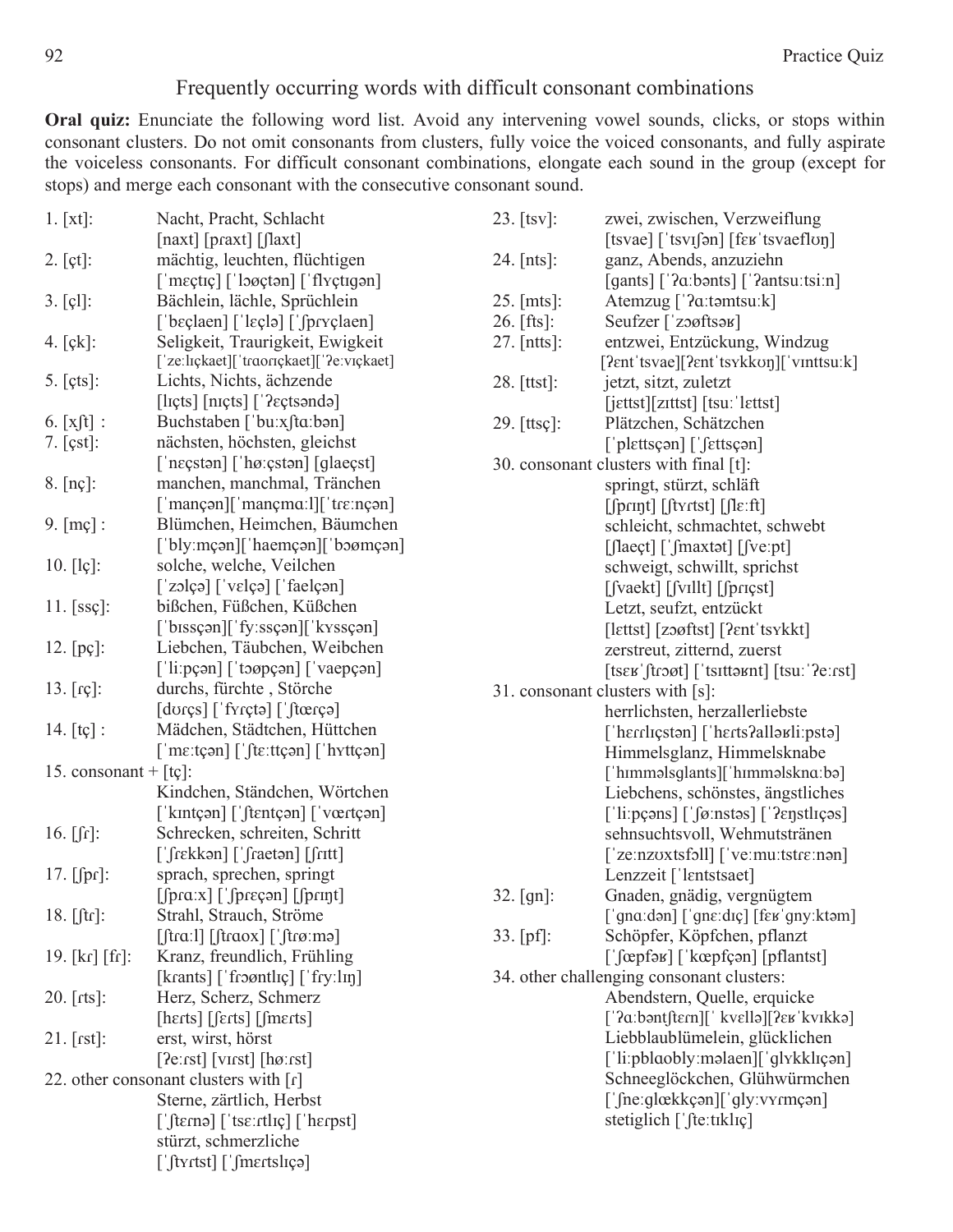# UNIT 19:

### Transcription within the phrase

| <b>TOPIC</b>            | <b>PAGE</b> |
|-------------------------|-------------|
| Rules for transcription | 202         |
| Listening assignment    | 203         |
| Application of rules    | 204         |
| Individual exercises    | 205         |
| Answer key              |             |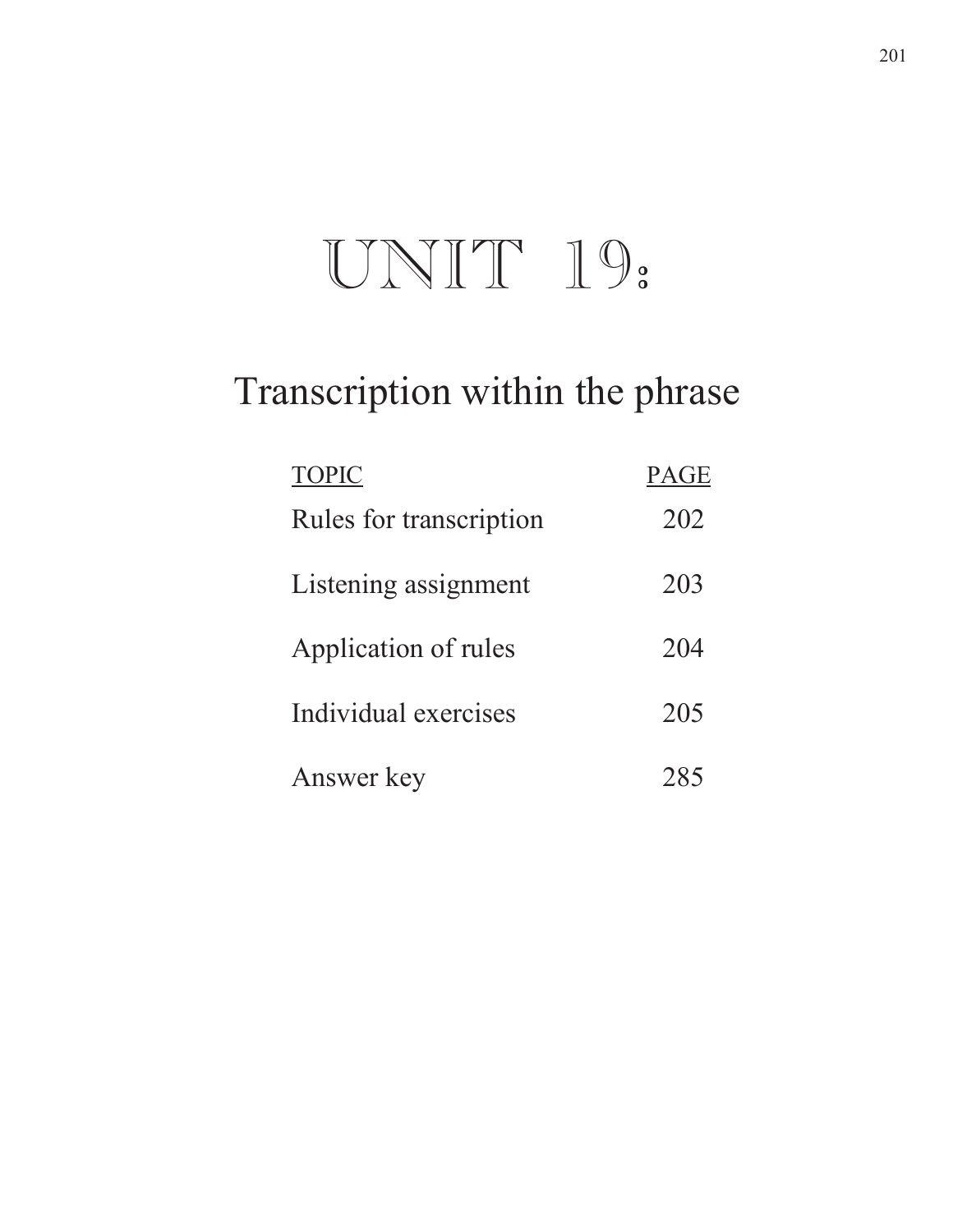### RULES FOR TRANSCRIPTION

### Transcription of "r" within the phrase

Words with final vowel *r* require a flipped *r* option when followed by an initial vowel, unaccented word. Purpose: a flipped *r* serves intervocalically to connect unaccented words and syllables within the phrase. However, the vowel *r* should remain when followed by a glottal stop that precedes a stressed word within the phrase. In this position, the stop functions as a consonant and *r* would no longer be considered intervocalic.

**A. Intervocalic flipped** *r***.** A glottal stop may be articulated very lightly or omitted from unstressed words. This would allow vowel *r* to become intervocalic and flipped within the phrase: *mach' mir auf die Tür*  $\lceil \max \text{mix}(f) \rceil$  aof di: tyː $\bm{y}$  |

**B. Vowel** *r* **+ stressed initial vowel word.** Stressed initial vowel words require a stronger emphasis within the phrase (the vowel *r* should remain since the glottal stop clearly functions as a consonant): *nah ist der Ort* [ nɑ: ?ist deːʁ ?ort ]

**C. Exceptions.** An intervocalic flipped *r* would not be recommended in:

- Phrases that are separated by a breath or a break:  *Es schwindelt mir,* ض *es brennt mein Eingeweide.* (*Lied der Mignon* by Schubert) [  $?es$  'fvindəlt miːʁ ?es brennt maen '?aengəvaedə ]
- Phrases that are set by the composer with staccato indications:  *Will dir einen Auftrag geben* (*Aufträge* by Schumann) [ vill diːʁ 'ʔaenən 'ʔaoftraːk 'geːbən ]

• Phrases that use *ein* as a stressed pronoun within the phrase: *Der eine sprach: Wie weh wird mir* [ deːʁ 'ʔaenə ʃprɑːx viː veː vɪrt miːʁ] Note: *ein* as an article is unstressed within the phrase (the *r* is lightly flipped): *Doch alles ist leider ein Traum.* [ dɔx '?alləs ?ist 'laedəʁ(r) ?aen traom ]

### Review: Truncated words within the phrase

(Listening example on page 182)

When an apostrophe occurs at the end of a word, final  $b$ ,  $d$ , or  $g$  become voiceless: *sag*' [z $a$ k]. Retain some voicing when this sequence is followed by a word that begins with a vowel: *ein' Lind' in jenem Tal* [ˈʔaen lɪnt(d) ?in jeːnəm tɑːl]

Except when this sequence is interrupted by a breath or rest: *Siehe wie ich beb' √ und stöhne,* ['zi∶ǝ viː ʔɪç beːp ʔont ˈʃtøːnǝ]

#### Double consonants and glottal stops within the phrase

Listen to the following selections sung by a native German classically trained singer. The actual doubling of consonants and use of glottal stops should be reserved for words that are onomatopoetic or stressed within the phrase. Since it is a question of interpretation, this text indicates all double consonants and glottal stops. Each singer must make an informed decision concerning stops and doubling based upon listening and careful study of the lyrics.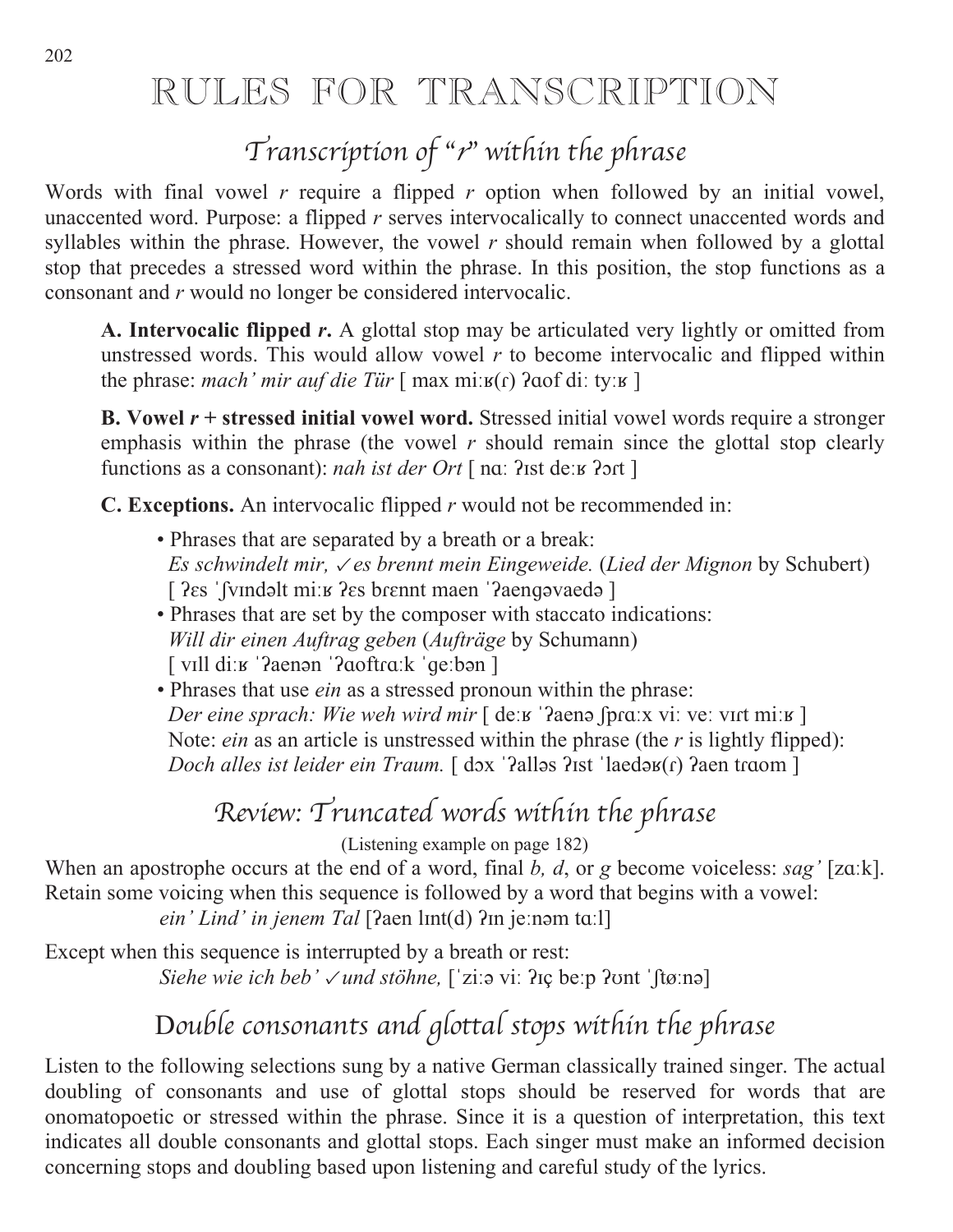#### Art songs with double consonants, glottal stops, truncated words, and r within the phrase

Provide English translations diagonally above the text. See pp. 207, 268 and 214 of Exploring Art Song Lyrics.

Franz Peter Schubert (1797–1828) Der Jüngling an der Quelle, D. 300  $\int$  de: $\kappa$  'ivnlin an de: $\kappa$  'kvella] Johann von Salis-Seewis (1762–1834)

Leise rieselnder Quell! [ $'$ laezə 'ri:zəlndə $\kappa$  kv $\epsilon$ ll]

Ihr wallenden, flispernden Pappeln! [  $\lim_{h \to 0}$  vallondon 'flispoundon 'pappoln ]

Euer Schlummergeräusch  $\lceil$  ?овено  $\lceil$  100 исловек

Wecket die Liebe nur auf. ['vɛkkət diː 'liːbə nuːr ?aof]

Linderung sucht ich bei euch, ['lindəron zu:xt  $\gamma$ iç bae  $\gamma$ ogç]

Und sie zu vergessen, die Spröde, [  $2$ ont zi: tsu: feʁ gessən di: 'fprø:də ]

Ach, und Blätter und Bach [ $2ax$  2 ont 'blettak(r) 2 ont bax ]

Seufzen, Geliebte (Louise), dir nach!  $\lceil$  'zoøftsən gə'li:ptə (lu'izə) di: $\kappa$  na: $\chi$ ]

Robert Alexander Schumann (1810-1856) Dein Angesicht, op. 127 Heinrich Heine (1797-1856)

Dein Angesicht so lieb und schön, [ daen ' $2$ ang $\varphi$ zięt zo: li:p  $2$ ont  $\varphi$ :n ]

Das hab' ich jüngst im Traum gesehn, [ das h $a$ : $p(b)$   $\lambda$ Iç j $\lambda$ ryst  $\lambda$ Im traom gə'ze:n ]

Es ist so mild und engelgleich, [ $\text{?}$ es  $\text{?}$ ist zo: milt  $\text{?}$ ont ' $\text{?}$ en $\text{?}$ en $\text{?}$ laeç ]

Und doch so bleich, so schmerzenreich. [ *Pont dox zo: blaec zo: 'fmertsonraec* ]

Und nur die Lippen, die sind rot; [  $2$ ont nuːr diː 'lɪppən diː zɪnt roːt ]

Bald aber küßt sie bleich der Tod. [balt  $'$ **a**:bax kysst zi: blaec de: $\kappa$  to:t ]

Erlöschen wird das Himmelslicht, [  $2 \epsilon$  is lœ for virt das 'himmolslict]

Das aus den frommen Augen bricht. [das *l*aos de:n 'frommon '*laogon* brict]

Listening example for  $r$ : Franz Peter Schubert (1797–1828) Erlkönig [ '?erlkøːnɪç ] op. 1, D. 328 Johann Wolfgang von Goethe (1749-1832)

Wer reitet so spät durch Nacht und Wind? [ve:**B** 'raetet zo: fpe:t dorc naxt ?ont vint ]

Es ist der Vater mit seinem Kind; [  $2es$   $2rst$  de:  $s$  'fa: tax mit 'zaenam kint ]

Er hat den Knaben wohl in dem Arm, [ ?e: v hat de: n 'kno: bən vo: l ? in de: m ? arm ]

Er faßt ihn sicher, er hält ihn warm. [  $?e:x$  fasst ?i:n 'ziçous ?e:u helt ?i:n varm ]

»Mein Sohn, was birgst du so bang dein Gesicht?« [ maen zo:n vas birkst du: zo: ban daen qo'ziçt]

»Siehst, Vater, du den Erlkönig nicht?  $\lceil$  zi:st 'fa:tə $\kappa$  du: de:n '?erlkø:niç niçt ]

Den Erlenkönig mit Kron und Schweif?« [ de:n '?erlənkø:nıç mit kro:n ?ont fvaef ]

»Mein Sohn, es ist ein Nebelstreif.« [maen zo:n ?es ?ist ?aen 'ne:bəlftraef]

>Du liebes Kind, komm, geh mit mir!  $\lceil$  du: 'li:bəs kint komm qe: mit mi: $\kappa$   $\rceil$ 

Gar schöne Spiele spiel ich mit dir;  $\lceil$  ga:  $\lceil \sin \frac{\pi}{2} \rceil$   $\lceil \sin \frac{\pi}{2} \rceil$   $\lceil \sin \frac{\pi}{2} \rceil$ 

Manch bunte Blumen sind an dem Strand, [ manç 'bontə 'bluːmən zint ?an deːm [trant ]

Meine Mutter hat manch gülden Gewand. [ 'maenə 'mottər hat manç 'gyldən gə vant ]

»Mein Vater, mein Vater, und hörest du nicht, [maen 'fa:tax maen 'fa:tax ?ont 'hø:rast du: niçt ]

Was Erlenkönig mir leise verspricht?« -[vas '?erlənkø:nıç mi: v 'laezə fer' fpriçt]

»Sei ruhig, bleibe ruhig, mein Kind: [zae 'ru: Iç 'blaebə 'ru: Iç maen kint]

rren Blättern säuselt der Wind.« [ ?in 'dyrrən 'blettən 'zoøzəlt de: v vint ]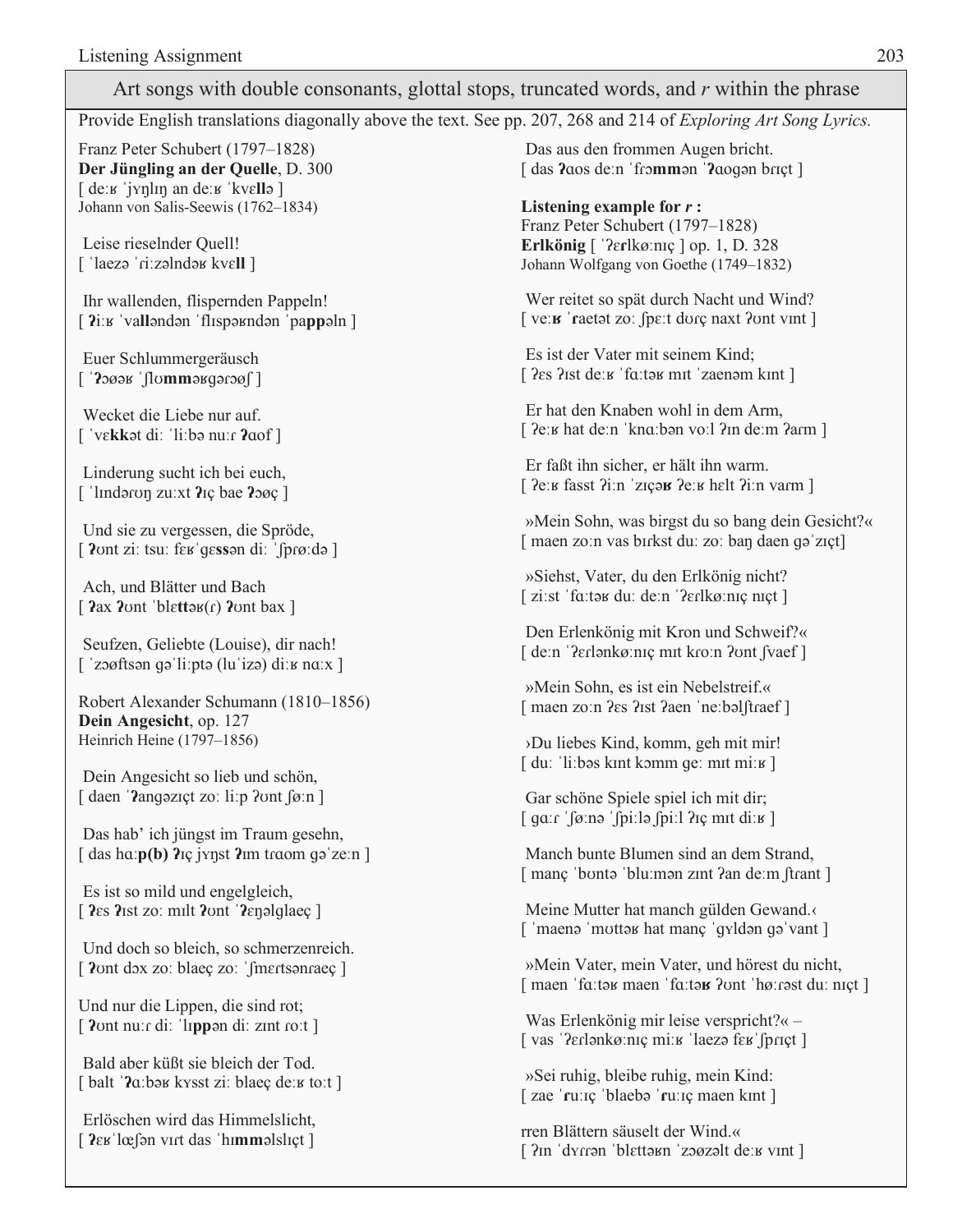| Art song example of r within the phrase (continued)                                 |                                                                     |  |  |
|-------------------------------------------------------------------------------------|---------------------------------------------------------------------|--|--|
| >Willst, feiner Knabe, du mit mir gehn?                                             | >Ich liebe dich, mich reizt deine schöne Gestalt;                   |  |  |
| [villst 'faene kna:be du: mit mi:u ge:n]                                            | [ ?ic 'li:bə diç miç raetst 'daenə 'fø:nə qə'ftalt ]                |  |  |
| Meine Töchter sollen dich warten schön;                                             | Und bist du nicht willig, so brauch ich Gewalt.                     |  |  |
| [ 'maenə 'tœçtəʁ 'zəllən dıç 'vartən føːn ]                                         | [ ?ont bist du: niçt 'villiç zo: braox ?iç gə 'valt ]               |  |  |
| Meine Töchter führen den nächtlichen Reihn                                          | »Mein Vater, mein Vater, jetzt faßt er mich an!                     |  |  |
| [ 'maenə 'tœçtək 'fy:rən de:n 'neçtlıçən raen]                                      | [maen 'fa:tak maen 'fa:tak jettst fasst ?e:k miç ?an]               |  |  |
| Und wiegen und tanzen und singen dich ein.                                          | Erlkönig hat mir ein Leids getan!« -                                |  |  |
| [ ?ont 'vi:gan ?ont 'tantsan ?ont 'zinan diç ?aen]                                  | [' $?erlkø: mç hat mi: \mathbf{B}(\mathbf{r})$ ?aen laets gə'ta:n ] |  |  |
| »Mein Vater, mein Vater, und siehst du nicht dort                                   | Dem Vater grauset's, er reitet geschwind,                           |  |  |
| [maen 'fa:tax maen 'fa:tax ?ont zi:st du: nict dort ]                               | [de:m 'fa:taʁ 'graozats ?e: <b>ʁ</b> 'raetat gə' fvint]             |  |  |
| Erlkönigs Töchter am düstern Ort?«                                                  | Er hält in Armen das ächzende Kind,                                 |  |  |
| [' $?$ erlkø:niçs 'tœçtə $\mathbf{g}(\mathbf{r})$ ?am 'dy:stə $\mathbf{g}$ n ?ort ] | [ ?eːʁ hɛlt ?ɪn '?aɾmən das '?ɛçtsəndə kɪnt ]                       |  |  |
| »Mein Sohn, mein Sohn, ich seh es genau:                                            | Erreicht den Hof mit Müh und Not:                                   |  |  |
| [maen zo:n maen zo:n ?iç ze: ?es gə nao ]                                           | [ $?ew$ raect de:n ho:f mit my: ?ont no:t ]                         |  |  |
| Es scheinen die alten Weiden so grau.«                                              | In seinen Armen das Kind war tot.                                   |  |  |
| [ ?es 'faenon di: '?alton 'vaedon zo: grao ]                                        | [ ?in 'zaenən '?armən das kint va:r to:t ]                          |  |  |

Phrases: Enunciate the last word of the phrase first, then the last 2 or 3 words. Continue working from the end of the phrase to the beginning until you are ready to enunciate the entire phrase.

#### CLASSWORK #19: Transcription within the phrase

#### Provide IPA:

|    | 1. Er ist der Gott der Stärke;                                                | (He is the God of strength)              |
|----|-------------------------------------------------------------------------------|------------------------------------------|
| 2. | Über Wander- und Wunderland.                                                  | (above the wander- and wonderland.)      |
| 3. | Mit Flöt' und Geig' und Zither,                                               | (with flute and fiddle and zither,)      |
| 4. | Und ich träum bei Tag und Nacht                                               | (and I dream by day and night)           |
| 5. | Dann aber werd' ich's erkennen,                                               | (then will I understand)                 |
| 6. | Der Winter ist aus.                                                           | (winter is over.)                        |
| 7. | Die nun herbstlich falb und kahl,                                             | (that now autumn makes yellow and bare,) |
| 8. | Und mein Lieb' ist schön wie die Sonne, (and my love is as lovely as the sun) |                                          |
| 9. | Sinnend in dem stillen Tal,                                                   | (meditating in the quiet valley,)        |

Г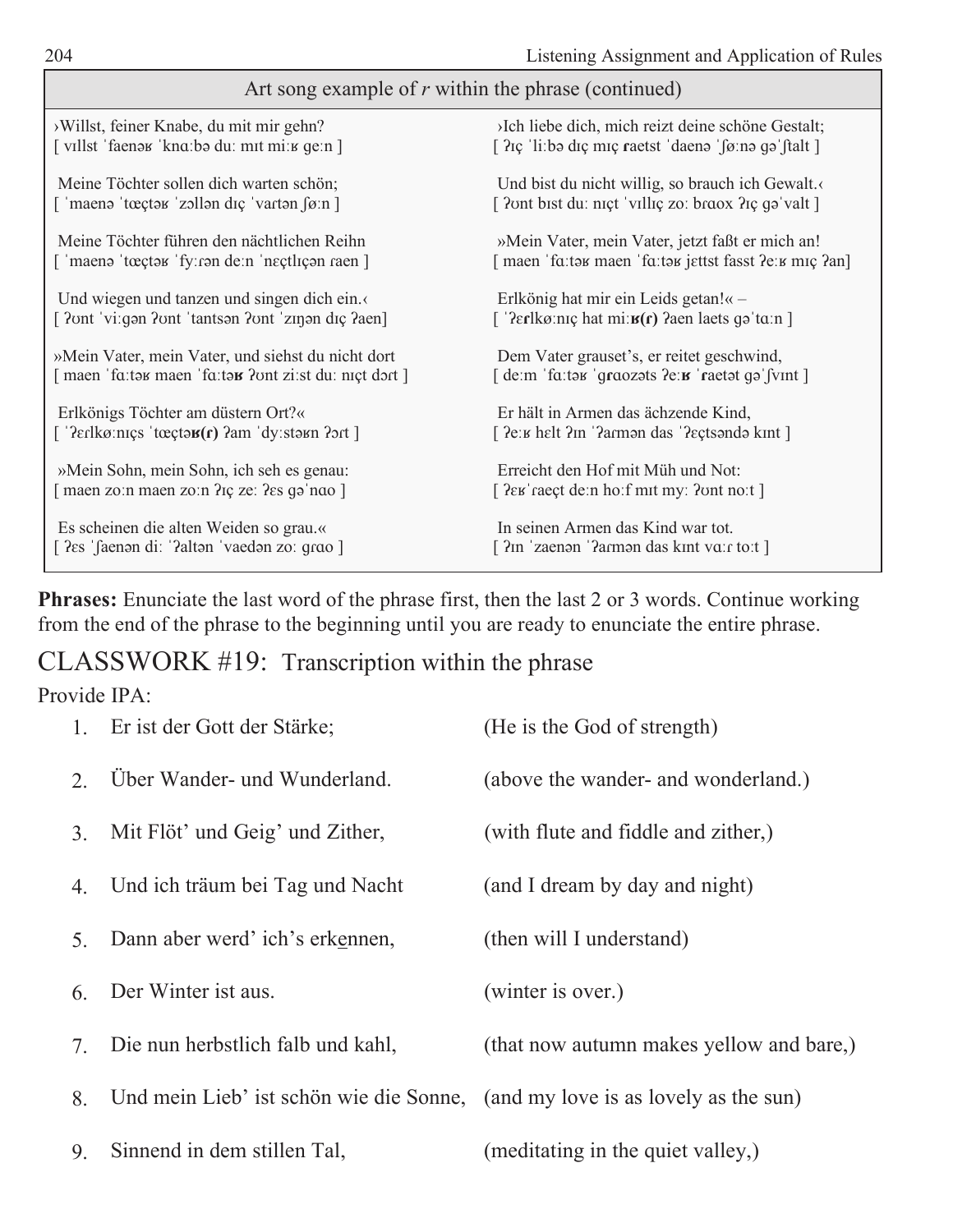#### WORKSHEET #19: Transcription within the phrase Provide IPA:

| #1 | »Schad' um das schöne grüne Band,         | ("How sad for the lovely green ribbon,)   |  |
|----|-------------------------------------------|-------------------------------------------|--|
|    | Der Müller und der Bach                   | (The miller and the brook)                |  |
|    | Es träumte mir, ich sei dir teuer;        | (I dreamed I was dear to you;)            |  |
|    | Mein' Lieb' erlöschen wird;               | (my love will be extinguished;)           |  |
|    | Leg an mein Herz dein Köpfchen            | (Lay on my heart your little head)        |  |
|    | Wird ihr Bild sich in dir spiegeln,       | (Should her image be reflected in you,)   |  |
|    | Blinken Lichter auf in stummer Nacht.     | (lights flash in the silent night.)       |  |
|    | Meine Augen schlag' ich nieder            | (My eyes, I cast them down)               |  |
|    | O gib Acht! Gib Acht!                     | (O give heed! Give heed!)                 |  |
|    |                                           |                                           |  |
| #2 | Wohl auf durch Heid' und Hagen!           | (Go then through heath and meadow!)       |  |
|    | die Ruh' bei dir allein.                  | (near you alone is rest.)                 |  |
|    | In diesem Wetter, in diesem Braus,        | (In this weather, in this storm,)         |  |
|    | Hab' ich den Richter wählt,«              | (I have chosen the judge,")               |  |
|    | »Guten Tag! Ist's nicht eine schöne Welt? | ("Good day! Is it not a beautiful world?) |  |
|    | Und eilst, uns beizustehen.               | (and hasten to assist us.)                |  |
|    | Über allen Gipfeln ist Ruh,               | (Above all the mountaintops is peace,)    |  |
|    | Herzliebchen, trag' ich dich fort,        | (sweetheart, I carry you away,)           |  |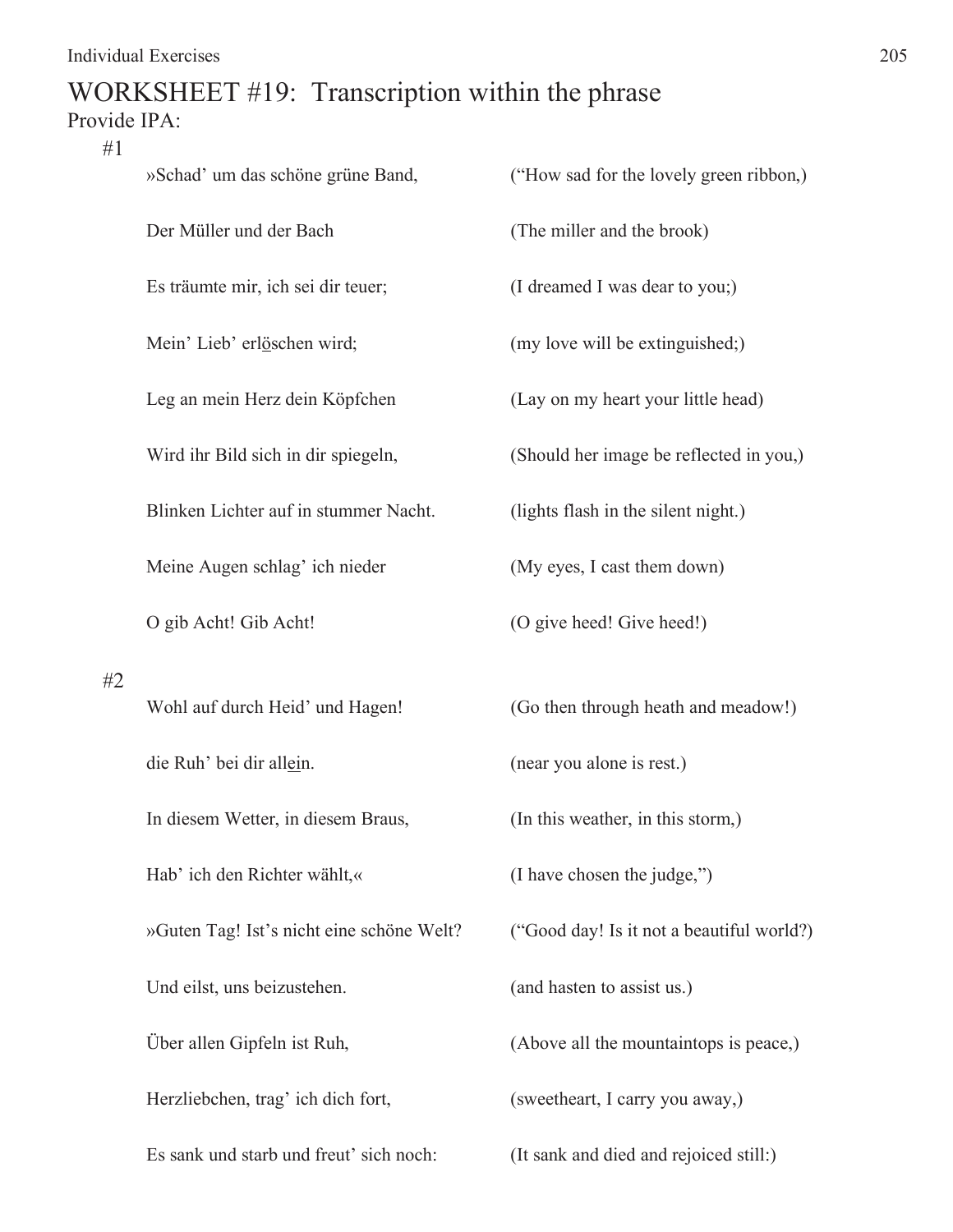## ANSWER KEY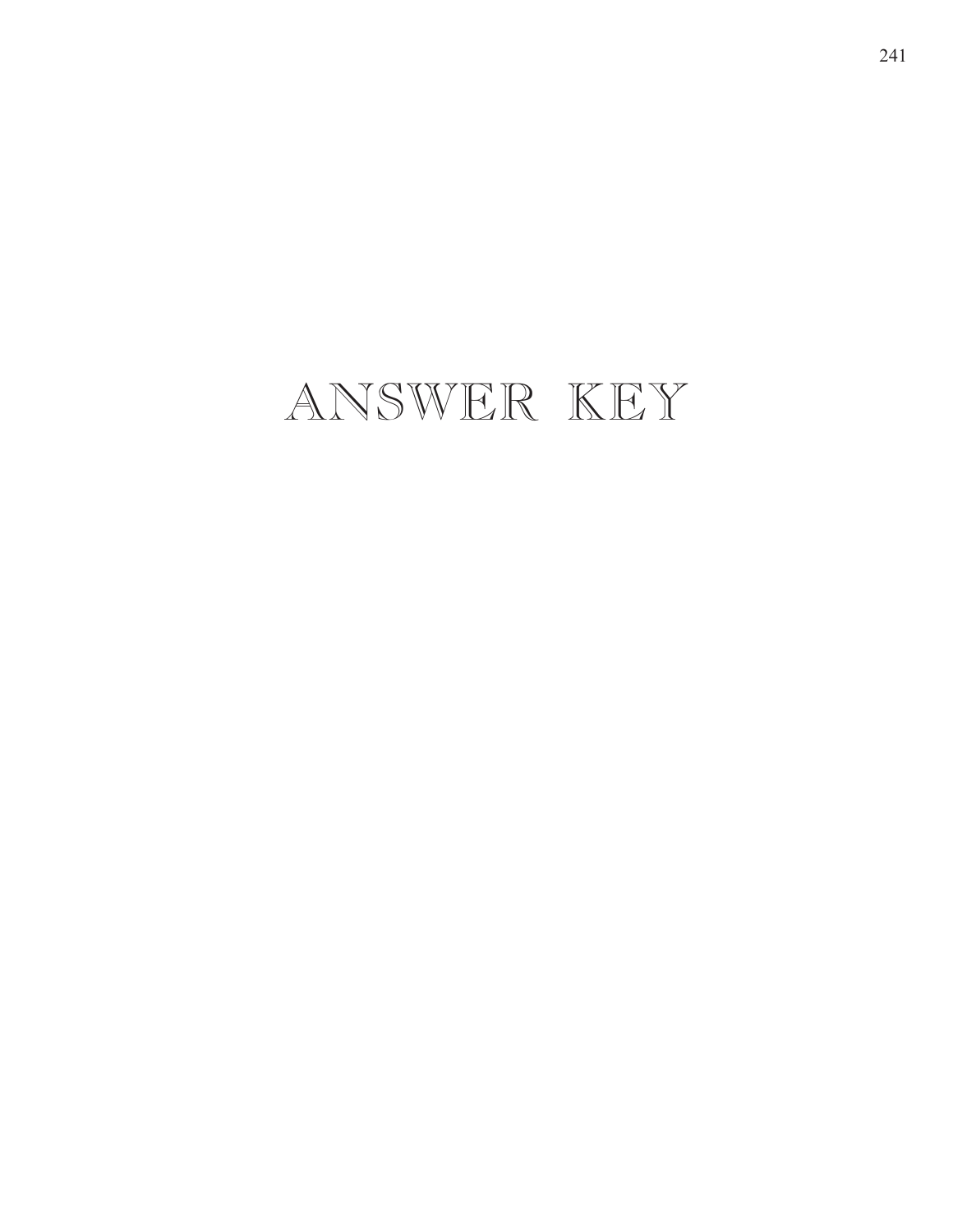Classwork #3: Voiceless palatal fricative  $[c]$  and voiceless velar fricative  $[x]$ 

| 1.  | herzig        | ['h $ertsi$ $\overline{c}$ ]                          | (sweet)                                                                         |           |                                                                                                                           |                |
|-----|---------------|-------------------------------------------------------|---------------------------------------------------------------------------------|-----------|---------------------------------------------------------------------------------------------------------------------------|----------------|
| 2.  | leuchten      | $[\text{log} \text{ cm}]$                             | (to shine)                                                                      |           |                                                                                                                           |                |
| 3.  | Schlacht      | $[$ $[$ $]$ $a$ $ x$ $ t$ $]$                         | (battle)                                                                        |           |                                                                                                                           |                |
| 4.  | heilige       | ['hael <u>i q</u> $\varphi$ ]                         | (holy)                                                                          |           |                                                                                                                           |                |
| 5.  | Recht         | $[rg \circ t]$                                        | (right/law)                                                                     |           |                                                                                                                           |                |
| 6.  | <b>Brauch</b> | [brao $x$ ]                                           | (usage)                                                                         |           |                                                                                                                           |                |
| 7.  | horch         | [hor c]                                               | (listen)                                                                        |           |                                                                                                                           |                |
| 8.  | Luchs         | $[\log k s]$                                          | (1ynx)                                                                          |           |                                                                                                                           |                |
| 9.  | einzig        | [' $2$ aentsi $\circ$ ]                               | (only)                                                                          |           |                                                                                                                           |                |
| 10. | wacht         | $\lceil \text{va} \times \text{t} \rceil$             | (wakes)                                                                         |           |                                                                                                                           |                |
| 11. | möchte        | $\lceil \cdot \text{mac} \csc \cdot \text{te} \rceil$ | (would like to)                                                                 |           |                                                                                                                           |                |
| 12. | bleich        | [blae $\mathfrak{c}$ ]                                | (pale)                                                                          |           |                                                                                                                           |                |
| 13. | inniglich     | $\lceil$ '?inn <u>i k</u> li ç]                       | (dearly)                                                                        |           |                                                                                                                           |                |
| 14. | Tochter       | ['to $\overline{X}$ tәк]                              | (daughter)                                                                      |           |                                                                                                                           |                |
| 15. | Gesträuche    | $[$ gə ftro $\alpha$ $\in$ ə $]$                      | (shrubs)                                                                        |           |                                                                                                                           |                |
| 16. | Früchte       | $[\n    \text{ifry } c \text{ to}]$                   | (fruits)                                                                        |           |                                                                                                                           |                |
| 17. | lächelt       | $\lceil \text{lg } c \text{ alt} \rceil$              | (smiles)                                                                        |           |                                                                                                                           |                |
| 18. | nichts        | $[n_1 \circ ts]$                                      | (nothing)                                                                       |           |                                                                                                                           |                |
|     |               |                                                       | Worksheet #3: Voiceless palatal fricative [ç] and voiceless velar fricative [x] |           |                                                                                                                           |                |
| #1  |               |                                                       | #2                                                                              |           |                                                                                                                           |                |
|     | Bach          | $[\text{ba} \times]$                                  | (brook)                                                                         | Gesicht   | $[g \circ z \mathbf{i} \cdot \mathbf{c} \cdot t]$                                                                         | (face)         |
|     | durchs        | $[dor \circ s]$                                       | (through)                                                                       | Nächte    | $[$ nε $\circ$ tə]                                                                                                        | (nights)       |
|     | sprechen      | $[$ fpre $c$ on]                                      | (to speak)                                                                      | flüchten  | $\lceil \text{fly c ton} \rceil$                                                                                          | (to flee)      |
|     | blutig        | ['blu:t <u>i</u> $c$ ]                                | (bloody)                                                                        | artig     | [' $2artc$ ]                                                                                                              | (well-behaved) |
|     | wächst        | $[ve \underline{k} st]$                               | (grows)                                                                         | schattige | $\int$ fatti q ə]                                                                                                         | (shady)        |
|     | schleicht     | $[\text{frac}c\]$                                     | (sneaks)                                                                        | Beichte   | [bae $\mathfrak{c}$ tə]                                                                                                   | (confession)   |
|     | krachen       | [ $kra_x$ an]                                         | (to crash)                                                                      | Töchtern  | [ $t$ œ $c$ to $t$ n]                                                                                                     | (daughters)    |
|     | befeuchten    | [bə fə $g$ c tən]                                     | (to moisten)                                                                    | sacht     | [za x t]                                                                                                                  | (gently)       |
|     | Knochen       | $[$ kno $\underline{x}$ on]                           | (bones)                                                                         | echte     | $[2\varepsilon \circ t \circ$                                                                                             | (genuine)      |
|     | duftig        | $\lceil \cdot \text{doft} \rceil$                     | (fragrant)                                                                      | Frucht    | $[\text{frou } x_t]$                                                                                                      | (fruit)        |
|     | Dichter       | $[$ di $\circ$ tak]                                   | (poet)                                                                          | manche    | $\lceil \text{man } c \rceil$                                                                                             | (some)         |
|     | allmächtige   | [ $2$ all me $c$ ti g $\varphi$ ]                     | (almighty)                                                                      | flocht    | $[\text{flo}_X t]$                                                                                                        | (braided)      |
|     | höchste       | [ $ho: \underline{c}$ sta]                            | (highest)                                                                       | Achsel    | [ $2a \underline{k}$ səl]                                                                                                 | (shoulder)     |
|     | freudig       | [froodic]                                             | (joyfully)                                                                      | lustig    | $\lceil$ lostic <sub>1</sub>                                                                                              | (merry)        |
|     | <b>Bruch</b>  | $[$ bro $\underline{x}]$                              | (break)                                                                         | königlich | [' $k\varnothing$ :ni k li ç ]                                                                                            | (royal)        |
|     | schüchtern    | $[\int Y \cdot C \cdot \text{tan}]$                   | $(\text{shy})$                                                                  | leuchtet  | $[$ log $c$ tot]                                                                                                          | (shines)       |
|     | luftiger      | $\lceil \cdot \rceil$ loft q әв]                      | (more breezy)                                                                   | künftig   | [ kynft <u>i</u> $\mathfrak{c}$ ]                                                                                         | (prospective)  |
|     | Gebrauch      | [gəˈbrɑo <u>_x</u> ]                                  | (use)                                                                           | Strauch   | $[$ frao $x]$                                                                                                             | (bush)         |
| #3  |               |                                                       | #4                                                                              |           |                                                                                                                           |                |
|     | fechten       | $[$ fε $\circ$ ton]                                   | (to fence)                                                                      | scheuchte | $[\int$ og $\leq$ tə]                                                                                                     | (chased away)  |
|     | schlicht      | $[$ $\iint$ <sub>I</sub> $\iint$ $\iint$ $\iint$      | (plain)                                                                         | Buchen    | $[$ bu: $\underline{x}$ on]                                                                                               | (beech trees)  |
|     | Bräuche       | $\lceil \log_2$                                       | (customs)                                                                       | selige    | [ $ze:$ l <u>i</u> q ə]                                                                                                   | (blessed)      |
|     | nüchtern      | $\lceil n \times c \cdot \text{təkn} \rceil$          | (sober)                                                                         | mutig     | $\lceil \text{mu:tt} \cdot c \rceil$                                                                                      | (bold)         |
|     | alleinige     | [ $2al$ laent $q_0$ ]                                 | (exclusive)                                                                     | Töchter   | $\lceil \text{tc} \cdot \text{ct} \cdot \text{ct} \cdot \text{ct} \cdot \text{ct} \cdot \text{ct} \cdot \text{ct} \rceil$ | (daughters)    |
|     | hauchen       | [ $hao_x$ on]                                         | (to breathe)                                                                    | kroch     | $\lceil \text{kro} \times \rceil$                                                                                         | (crawled)      |
|     | Griechen      | $[$ gri: $c$ on]                                      | (Greeks)                                                                        | bändigen  | ['bendi q $\varphi$ n]                                                                                                    | (to restrain)  |
|     | welche        | [velq]                                                | (which)                                                                         | Schächer  | $[\int \epsilon \cos \theta]$                                                                                             | (thief)        |
|     | Knöchel       | [ knox $c$ əl]                                        | (ankle)                                                                         | emsig     | [' $2$ emzi $\frac{c}{c}$ ]                                                                                               | (diligent)     |
|     | weichen       | [ $\text{vae} \cdot \text{e}$ an]                     | (to yield)                                                                      | Kelche    | [ $kcl$ $c$ $a$ ]                                                                                                         | (chalices)     |
|     | brachte       | [bra: $x$ tə]                                         | (brought)                                                                       | machen    | $\lceil \text{ma } x \text{ on } \rceil$                                                                                  | (to make)      |
|     | heilig        | ['hael <u>i c</u> ]                                   | (holy)                                                                          | Teiche    | [ tae $\mathfrak{c}$ ə]                                                                                                   | (ponds)        |
|     | Fuchs         | $[$ fo $k s]$                                         | (fox)                                                                           | Sprache   | [ $\int \frac{1}{2} \arctan x \cdot \arctan x$ ]                                                                          | (language)     |
|     | rächt         | $[rg \circ t]$                                        | (revenges)                                                                      | flüchte   | $[$ fly $c$ to]                                                                                                           | (flee)         |
|     | fochten       | $[$ fo $\underline{x}$ tən]                           | (fought)                                                                        | Sechs     | $[ze \underline{k} s]$                                                                                                    | (six)          |
|     | eifrig        | $[$ ?aefri $c$ ]                                      | (eagerly)                                                                       | fertig    | $\lceil \text{fert}_2 \rceil$                                                                                             | (ready)        |
|     | lachende      | $\lceil$ la x əndə]                                   | (laughing)                                                                      | kichern   | $[\text{kr} \circ \text{prn}]$                                                                                            | (to giggle)    |
|     | sonnigen      | $\lceil$ zonn <u>i</u> q ən                           | (sumny)                                                                         | tauchen   | ['tao $\underline{x}$ an]                                                                                                 | (to dip)       |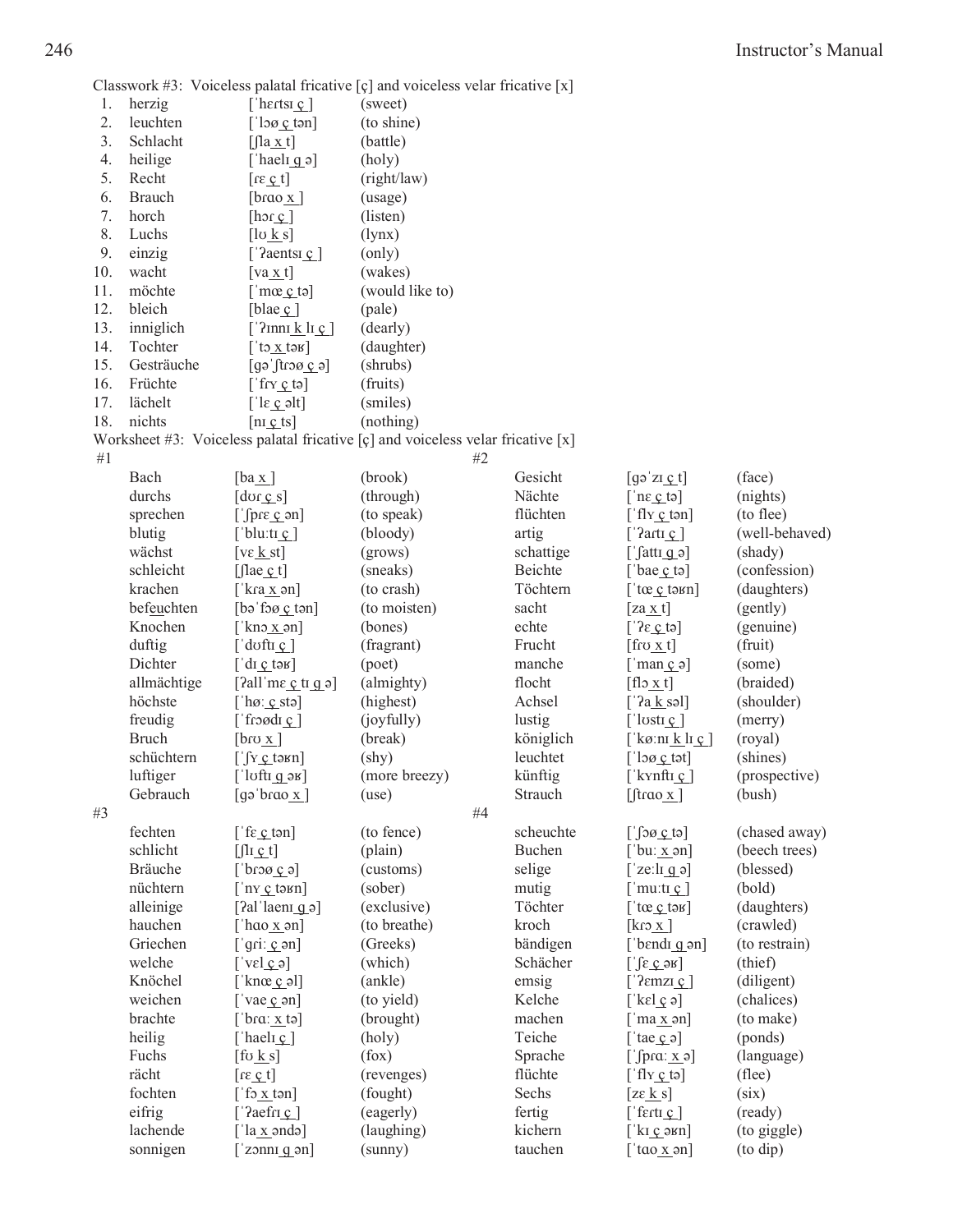#### Instructor's Manual 285

Classwork #19: Transcription within the phrase

- 1. Er ist der Gott der Stärke; (He is the God of strength)  $[$   $\frac{1}{2}$ e: $\frac{1}{2}$ rst de: $\frac{1}{2}$  gott de: $\frac{1}{2}$  fterkə  $\frac{1}{2}$ 2. Über Wander- und Wunderland. (above the wander- and wonderland.)
- [ '?y:bəʁ 'vandəʁ ?ont 'vondəʁlant]
- $\lceil \text{mit } \text{float} \rangle$  and  $\lceil \text{out } \text{float} \rangle$ 4. Und ich träum bei Tag und Nacht (and I dream by day and night)
- $[$  ?vnt ? $i$ c troøm bae t $a$ : k ?vnt naxt  $]$ 5. Dann aber werd' ich's erkennen, (then will I understand)
- $\lceil$  dann ' $\lceil$ a:bə $\kappa$  ve: $\tau$ t(d)  $\lceil$ içs  $\lceil$ e $\kappa$ 'k $\kappa$ nnən  $\rceil$ 6. der Winter ist aus. (winter is over.)
	- $\lceil$  de:  $\mu$  'vint $\alpha(r)$  ? ist ? aos  $\lceil$
- $\lceil$  di: nuːn 'herpstlıç falp ?ont kaːl  $\lceil$
- 8. Und mein Lieb' ist schön wie die Sonne, (and my love is as lovely as the sun)  $[$  ?vnt maen li: $p(b)$  ?ist  $\int$ øːn viː diː  $'$ zonnə  $]$
- 9. Sinnend in dem stillen Tal, the contract of the meditating in the quiet valley,  $\lceil$  'zinnənt  $\lambda$ n deːm ' $\lceil$ tillən t $\alpha$ ːl  $\rceil$

Worksheet #19: Transcription within the phrase #1

> $\int \int \alpha \cdot t(d)$  ?com das  $\int \int \alpha \cdot n \cdot \alpha$  and  $\int \int \alpha \cdot t(d)$  and  $\int \alpha \cdot n \cdot \alpha$  Der Müller und der Bach (The miller and the brook)  $\lceil$  de  $\kappa$  'myll $\partial$  $\kappa$   $\int$  ? ont de  $\kappa$  bax  $\lceil$  Es träumte mir, ich sei dir teuer; (I dreamed I was dear to you;) [  $?es$  'troomto ming  $?ce$  zae ding 'toook ] Mein' Lieb' erlöschen wird; (my love will be extinguished;)  $\lceil$  maen li: $p(b)$  ? $\varepsilon$ u'lœ $\lceil$ ən v $\iota$ rt  $\rceil$  Leg an mein Herz dein Köpfchen (Lay on my heart your little head) [ leːk ?an maen hɛrts daen ˈkœpfçən ] Wird ihr Bild sich in dir spiegeln, (Should her image be reflected in you,)  $\lceil$  vɪrt ?iːʁ bɪlt zɪç ?ɪn diːʁ 'ʃpiːɡəln ] Blinken Lichter auf in stummer Nacht. (lights flash in the silent night.)  $\lceil$  'blinkən 'lictə $\kappa(r)$  ?aof ?in 'ftommək naxt ] Meine Augen schlag' ich nieder (My eyes, I cast them down)  $\lceil$  'maenə ' $2aogən$   $\lceil \ln(k(g)) \rceil$  in:də $\lceil$  O gib Acht! Gib Acht! (O give heed! Give heed!)  $[$  ?o: gi:p ?axt gi:p ?axt ]

#2

 $\lceil$  vo:  $\lceil$   $\lceil$   $\lceil$   $\lceil$   $\lceil$   $\lceil$   $\lceil$   $\lceil$   $\lceil$   $\lceil$   $\lceil$   $\lceil$   $\lceil$   $\lceil$   $\lceil$   $\lceil$   $\lceil$   $\lceil$   $\lceil$   $\lceil$   $\lceil$   $\lceil$   $\lceil$   $\lceil$   $\lceil$   $\lceil$   $\lceil$   $\lceil$   $\lceil$   $\lceil$   $\lceil$   $\lceil$   $\lceil$   $\lceil$   $\lceil$  die Ruh' bei dir allein. (near you alone is rest.)  $\int$ di: ru: bae di: $\mathbf{u}(r)$ ?al'laen] In diesem Wetter, in diesem Braus, (In this weather, in this storm,) [  $2m$  di:zəm vettəs  $2m$  di:zəm braos ] Hab' ich den Richter wählt,« (I have chosen the judge,")  $\lceil$  ha: $p(b)$   $\lceil$  he; deːn  $\lceil$  rietə v $\varepsilon$ :lt  $\rceil$  »Guten Tag! Ist's nicht eine schöne Welt? ("Good day! Is it not a beautiful world?) [ 'guːtən tɑːk ʔɪsts nɪçt 'ʔaenə 'ʃøːnə vɛlt ] Und eilst, uns beizustehen. (and hasten to assist us.) [  $2$ ont  $2$ aelst  $2$ ons 'baetsuː [teːən] Über allen Gipfeln ist Ruh, (Above all the mountaintops is peace,)  $[$  ' $?y:$ bə $y(r)$  ' $?$ allən ' $g$ ıpfəln $?$ ıst $ru:$ ] Herzliebchen, trag' ich dich fort, (sweetheart, I carry you away,) [ 'hertsli: pçən tra:  $k(q)$  ? ic dic fort ] Es sank und starb und freut' sich noch: (It sank and died and rejoiced still:)  $[$   $?$ es zank  $?$ ont  $\lceil \frac{2\pi x}{x} \rceil$ 

3. Mit Flöt' und Geig' und Zither, (with flute and fiddle and zither,) 7. Die nun herbstlich falb und kahl, (that now autumn makes yellow and bare,)

 »Schad' um das schöne grüne Band, ("How sad for the lovely green ribbon,) Wohl auf durch Heid' und Hagen! (Go then through heath and meadow!)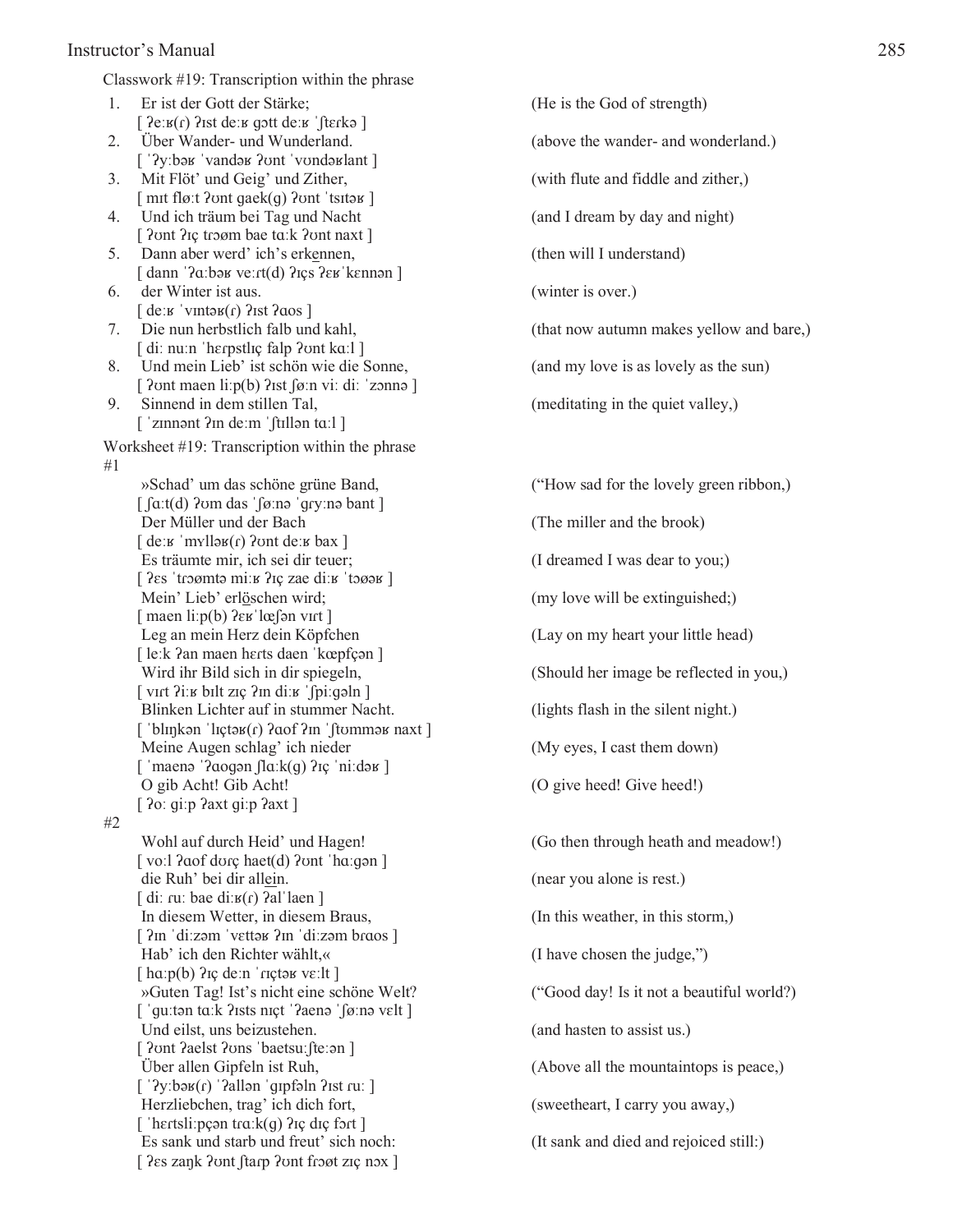BIBLIOGRAPHY